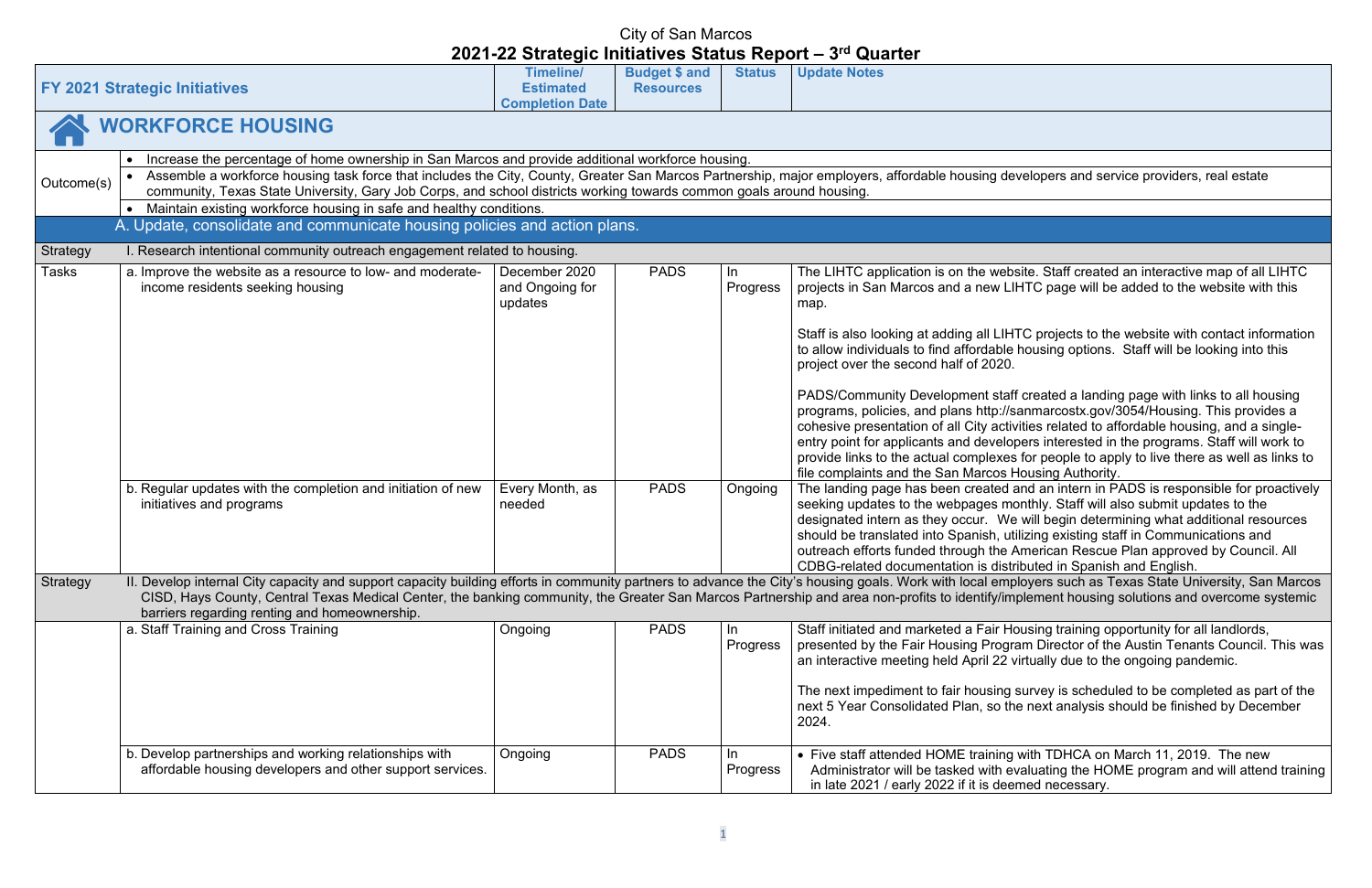pers proposing LIHTC projects in San Marcos, including affordable lots for workforce

on led by Texas State University CIEDAR to develop nay be replicated in the city.

ed properties for infill mixed and workforce housing: Broadway Fire Station, Craddock & Ramona Circle,

I Habitat for Humanity in newer neighborhoods such

oved a contract for demolition of homes beyond repair Int funding. Code Enforcement staff will identify the itiate contact with the property owners; Community ome verifications and follow through with the ement of a lien for the cost. This program will remove vide a fresh start for owners who are not able to afford

ant Council to add additional services to meet local

edicated page on the agency website with tenant-Marcos residents and Texas State University

Texas State University students living in Hays and persons living within the city limits of San rovided through in-office appointments, online help sions.

location, issue and service type are tracked the demographic information and narrative content outcomes.

isfaction surveys of all clients who participate.

ed keeping the current long-term rental registration ental registration component. approval

Itor has been established as the Fair Housing Officer ition and staff will continue to work on accessibility.

quickly as possible. Five City-owned lots were of City Council on April 6, 2021. One will be reof six lots.

|                 |                                                                                                                                 | 2021 22 Oualogio miliatrico Olatao Iloport |                             |                 | <b>V</b> GULLUI                                                                                                                                                                                                                                                                                                                                                                                                             |
|-----------------|---------------------------------------------------------------------------------------------------------------------------------|--------------------------------------------|-----------------------------|-----------------|-----------------------------------------------------------------------------------------------------------------------------------------------------------------------------------------------------------------------------------------------------------------------------------------------------------------------------------------------------------------------------------------------------------------------------|
|                 |                                                                                                                                 |                                            |                             |                 | • Staff has met with several develo<br>including meeting with developer.<br>housing.<br>• Participating in design competitio<br>affordable housing product that m<br>• Assessing the following city owne<br>Holland & Academy Fire Station,<br>Midway between Perkins & Alto.<br>• Coordination with developers and<br>as Whisper and Trace.                                                                                |
| Strategy        | III. Focus on improving sub-standard housing and research additional funding sources.                                           |                                            |                             |                 |                                                                                                                                                                                                                                                                                                                                                                                                                             |
| <b>Tasks</b>    | a. Determine appropriate role for code enforcement.                                                                             |                                            | <b>PADS</b>                 |                 | On May 4, 2021, City Council appro<br>using \$125,000 in CDBG Entitlemer<br>homes in need of demolition and ini<br>Development staff will conduct inco<br>demolition of the property and place<br>blight from neighborhoods and prov<br>demolition.                                                                                                                                                                         |
|                 | b. Assess the need for a local resource to interact with the<br><b>Austin Tenants Council.</b>                                  | <b>June 2021</b>                           | Neighborhood<br>Enhancement | In<br>Progress  | Research the ability for Austin Tena<br>needs. Current activities include:<br>• Outreach and Education: De<br>landlord information for San<br>students<br>Direct services: Available to<br>Williamson counties and all p<br>Marcos. Services may be pr<br>sessions and telephone sess<br>Data collection: Population, I<br>Monthly reporting: Includes th<br>related to successful service<br>Survey: ATC will provide sati |
|                 | c. Evaluate requirements for owners to make repairs to<br>rental properties.                                                    | <b>June 2022</b>                           | Neighborhood<br>Enhancement | In.<br>Progress | On 12/2/2020, City Council approve<br>ordinance and have staff develop re<br>Prepare model ordinance for<br>Seek stakeholder input<br>Determine staffing needs                                                                                                                                                                                                                                                              |
|                 | d. Set up a more accessible resource for housing                                                                                |                                            | <b>PADS</b>                 |                 | Lorena Escobar, Housing Coordina                                                                                                                                                                                                                                                                                                                                                                                            |
|                 | discrimination complaints and provide additional outreach.<br>B. Develop dedicated housing and revenue sources that meet goals. |                                            |                             |                 | as required by HUD. This is a transi                                                                                                                                                                                                                                                                                                                                                                                        |
|                 |                                                                                                                                 |                                            |                             |                 |                                                                                                                                                                                                                                                                                                                                                                                                                             |
| <b>Strategy</b> | I. Build additional permanently affordable homes targeted to flood victims on City-owned lots with CDBG-DR funds.               |                                            |                             |                 |                                                                                                                                                                                                                                                                                                                                                                                                                             |
| Tasks           | a. Eligibility Review - Begin Construction                                                                                      | December 2021                              | <b>PADS</b>                 | In<br>Progress  | Nine homes will be constructed as<br>donated to the program by approva<br>zoned and re-platted to yield a total                                                                                                                                                                                                                                                                                                             |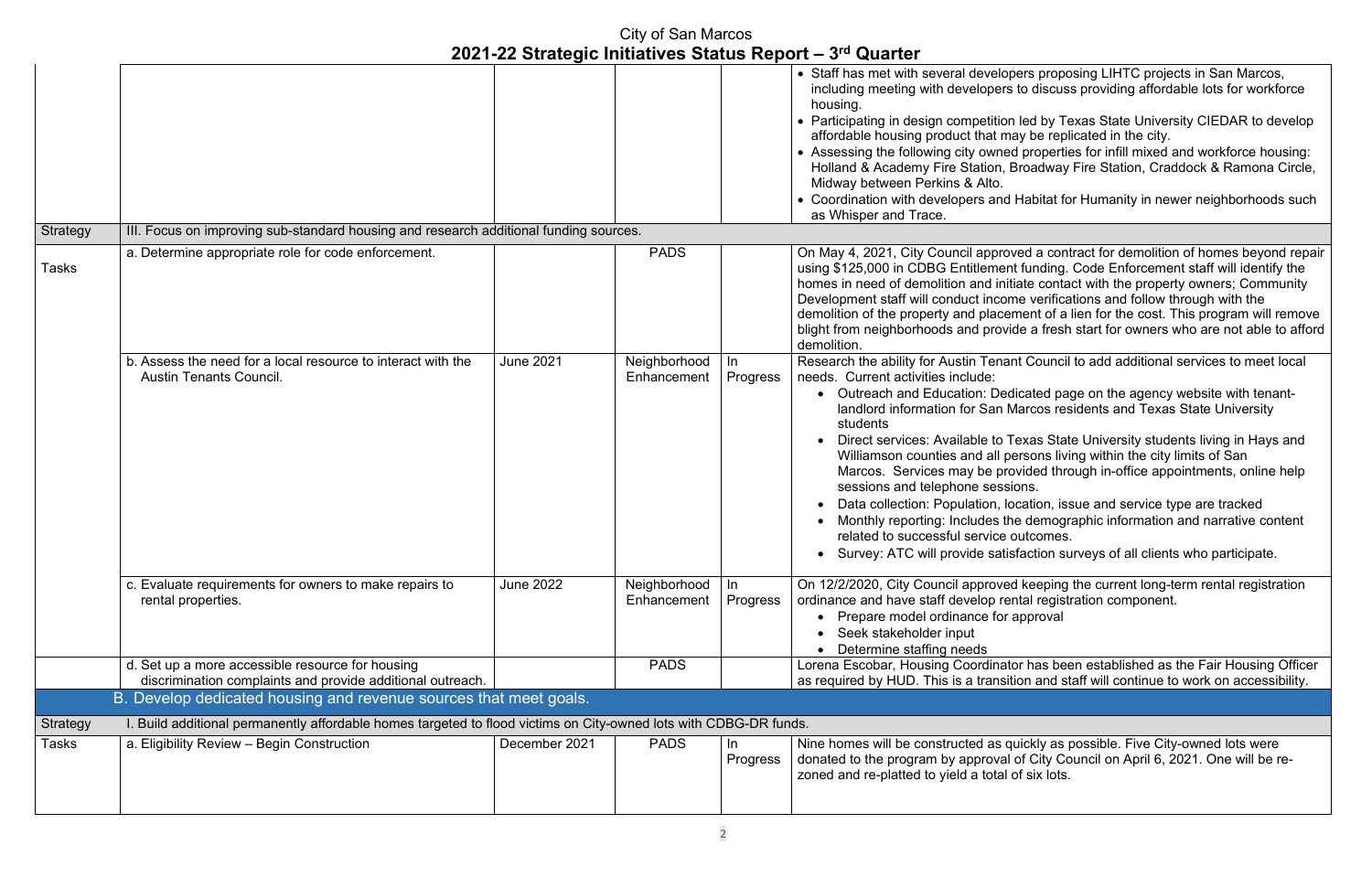additional lots; cost and location have been obstacles als for contractors or subrecipients to manage the will be published in the summer. December 2021 is a on. Negotiating consultant contract for development Fire Station, Broadway Fire Station, Craddock & erkins & Alto. Will result in lots ready for construction

**BG Entitlement housing rehabilitation program were** ocedures for the CDBG Disaster Recovery program programs necessitated procurement processes for pients, after which the programs will be active.  $\overline{\text{o}}$  be active by Spring, 2022.

**PBG Entitlement housing rehabilitation program were** e Southside Rehabilitation program can resume. So processes can be combined, this program will likely rousing programs by Fall 2021.

n of permanently affordable workforce housing.

onal lots: cost and location have been obstacles to nal research and had additional communications with  $\log$  this topic, with a commitment from the County to es come up for auction.

have discussions with the Superintendent regarding

sts (Bickerstaff) for amendments to the local process. This legislation did not move forward for a ers to participate in the Land Bank, an interlocal

ons as set forth in the letter from Attorney Nicholas on how to proceed with them.

to CDBG by approval of City Council on April 6, platted to yield a total of six lots. Staff are proactively and location have been obstacles to overcome. tors or subrecipients to manage the construction are in the summer.

owned properties for infill mixed and workforce Station, Broadway Fire Station, Craddock & Ramona

lopers and Habitat for Humanity in newer nd Trace.

|                 |                                                                                                                                                                                                                                       |                                                                             |             |                | $\mathcal{L}$ us i - $\mathcal{L}$ s Unidente minimus Unidente i Indianus Indianus Indianus Indianus Indianus Indianus Indianus Indianus Indianus Indianus Indianus Indianus Indianus Indianus Indianus Indianus Indianus Indianus Indianu                                               |
|-----------------|---------------------------------------------------------------------------------------------------------------------------------------------------------------------------------------------------------------------------------------|-----------------------------------------------------------------------------|-------------|----------------|------------------------------------------------------------------------------------------------------------------------------------------------------------------------------------------------------------------------------------------------------------------------------------------|
|                 |                                                                                                                                                                                                                                       |                                                                             | <b>ENG</b>  |                | Staff are proactively seeking three addi<br>to overcome. Requests for proposals fo<br>construction are in draft form and will be<br>realistic date for program completion. N<br>entitlement of: Holland & Academy Fire<br>Ramona Circle, Midway between Perkir<br>in compliance with LDC |
| Strategy        | II. Utilize CDBG funds to preserve and maintain for households earning less than 80% AMI through the Housing Rehabilitation Program.                                                                                                  |                                                                             |             |                |                                                                                                                                                                                                                                                                                          |
| Tasks           | a. Fund CDBG applicants requesting Housing Rehabilitation<br>Program funds for PY2019.                                                                                                                                                | Program Year<br>begins October 1,<br>2019 and ends<br>Sept 30, 2020         | <b>PADS</b> | In<br>Progress | Policies and procedures for the CDBG I<br>completely updated, followed by proced<br>(CDBG-DR). Implementation of the prog<br>construction contractors or subrecipient<br>Programs are currently projected to be                                                                          |
|                 | b. Continue to work with PY19 CDBG<br>Housing Rehabilitation Programs: Southside and BR3T                                                                                                                                             | Program Year<br>begins October 1,<br>2019 and ends<br>September 30,<br>2020 | <b>PADS</b> | In<br>Progress | Policies and procedures for the CDBG I<br>completely updated, after which the Sor<br>that the application and contracting pro-<br>resume at the same time as other hous                                                                                                                  |
| Strategy        | III. Enter into cooperative agreements with the County and School District to identify tax-forfeiture properties and make them available for construction of                                                                          |                                                                             |             |                |                                                                                                                                                                                                                                                                                          |
| Tasks           | a. City Council approved \$164,898 of CDBG funds to be<br>used for land acquisition June 19, 2018. Staff developed a<br>land acquisition plan to meet federal compliance and is<br>working with the County on appropriate properties. | March 2021                                                                  | <b>PADS</b> |                | Staff are proactively seeking additional<br>overcome. Staff performed additional re<br>the County in Winter 2021 regarding thi<br>notify the City when these properties co                                                                                                               |
|                 | b. Discuss with our Community Partners in 2019, and staff<br>held a stakeholder meeting with SMCISD administration<br>on the creation of a potential land bank.                                                                       | March 2021                                                                  | <b>PADS</b> |                | The City Manager has continued to hav<br>the topic of tax delinguent properties.                                                                                                                                                                                                         |
|                 | c. Draft and approve an interlocal agreement                                                                                                                                                                                          | <b>June 2021</b>                                                            | <b>PADS</b> |                | Staff worked with our state Lobbyists (E<br>government code to facilitate this proce<br>vote. Upon agreement of the partners to<br>agreement will be drafted.                                                                                                                            |
| <b>Strategy</b> | IV. Commit General Funds to land banking, investigate other revenue streams such as density bonuses.                                                                                                                                  |                                                                             |             |                |                                                                                                                                                                                                                                                                                          |
| Tasks           | a. Initiate entity creation                                                                                                                                                                                                           | December 2020                                                               | <b>PADS</b> | In<br>Progress | Staff will review the recommendations a<br>Hall and provide recommendations on <b>h</b>                                                                                                                                                                                                  |
| Strategy        | V. Determine if the City can provide an incentive or assistance, i.e. financing, to get vacant lots utilized.                                                                                                                         |                                                                             |             |                |                                                                                                                                                                                                                                                                                          |
| Tasks           | a. Research additional methods to secure additional lots for<br>affordable housing                                                                                                                                                    |                                                                             | <b>PADS</b> | In<br>progress | Five City-owned lots were donated to C<br>2021. One will be re-zoned and re-platt<br>seeking three additional lots; cost and le<br>Requests for proposals for contractors<br>in draft form and will be published in the                                                                  |
|                 |                                                                                                                                                                                                                                       |                                                                             |             |                | We are assessing the following city own<br>housing: Holland & Academy Fire Station<br>Circle, Midway between Perkins & Alto.                                                                                                                                                             |
|                 |                                                                                                                                                                                                                                       |                                                                             |             |                | We are also coordinating with develope<br>neighborhoods such as Whisper and Tr                                                                                                                                                                                                           |
| Strategy        | VI. Explore the feasibility of the City backing loans related to development of workforce housing.                                                                                                                                    |                                                                             |             |                |                                                                                                                                                                                                                                                                                          |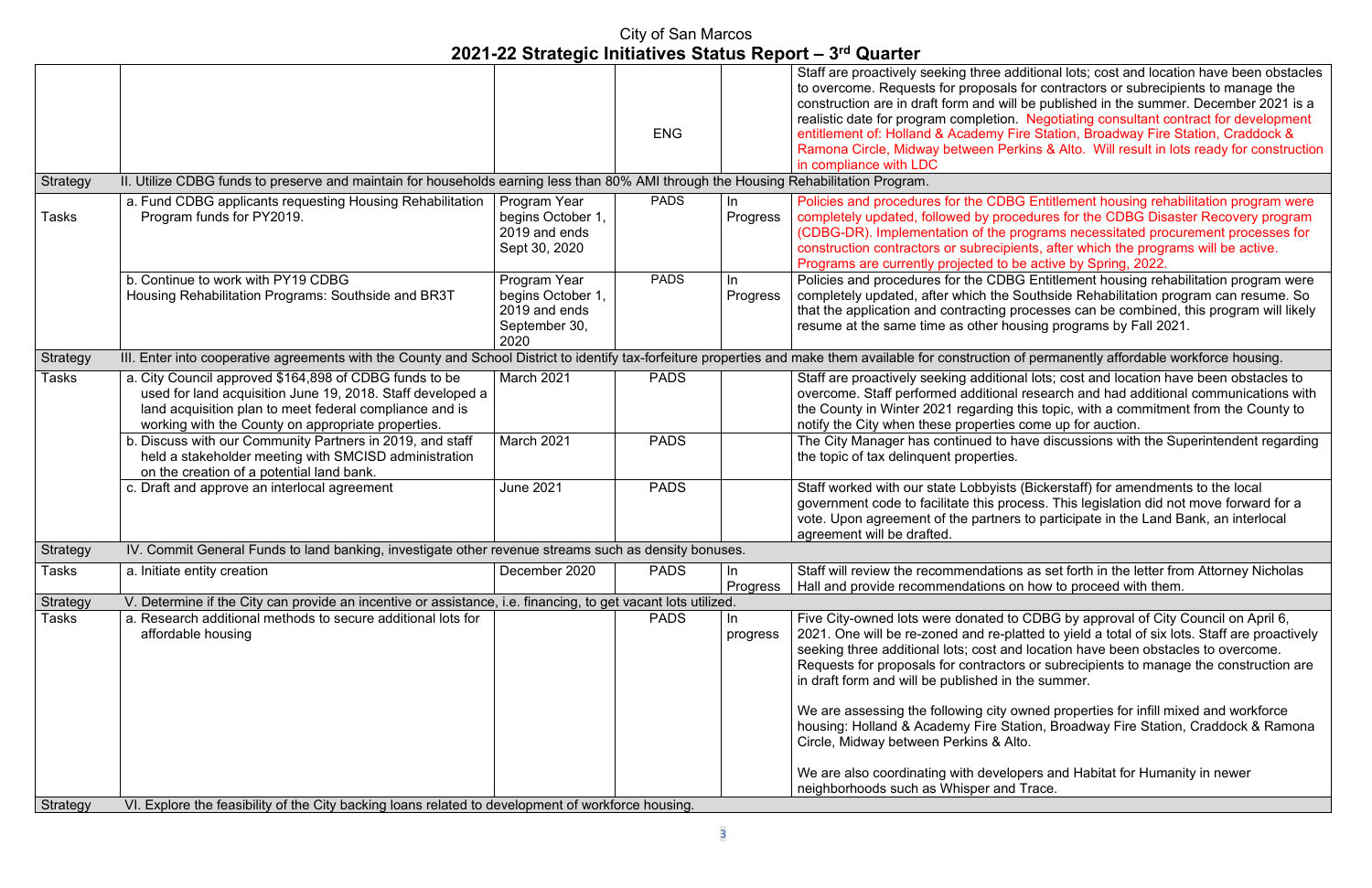is focused on clearing the current backlog of to their work plan in 2022. CDBG housing ograms are backlogged from 2019, and  $$3.4$  million in I fund and coronavirus-related programs was added to 2020 and 2021. Note: Staff may have to charge their general fund.

for the CDBG PY19 Action Plan during the June 18,

ve by Fall 2021 with the other housing-related

identifying properties by conducting proactive or

identified "Implementing lifecycle and diverse one of their strategies in the Strategic Housing Action nission recommended modifying action items under e presented to a joint P&Z / Housing Task Force ions.

"Planning Area Districts" since the adoption of Code  $\alpha$  employment center (Sportsplex) and will not include  $\epsilon$ s) was approved and, while not under construction ordable housing.

Three Code Amendments, will occur after the Plan project, which is currently in process.

San Marcos Development Code has not been adoption of the Code.

"Pre-approve residential development in strategic nenting lifecycle and diverse housing principles" ies in the Housing Action Plan. The Planning & I modifying action items under this strategy. The  $\frac{1}{2}$ point P&Z / Housing Task Force meeting to discuss

|                 |                                                                                                                                          |                                                  | City of San Marcos                   |                       | 2021-22 Strategic Initiatives Status Report – 3rd Quarter                                                                                                                                                                                                                                                                                              |
|-----------------|------------------------------------------------------------------------------------------------------------------------------------------|--------------------------------------------------|--------------------------------------|-----------------------|--------------------------------------------------------------------------------------------------------------------------------------------------------------------------------------------------------------------------------------------------------------------------------------------------------------------------------------------------------|
| <b>Tasks</b>    | a. Identify communities with loan programs for the<br>development of workforce housing.                                                  |                                                  | <b>PADS</b>                          | progress              | The Community Initiatives Division i<br>programs and can add this initiative<br>rehabilitation and reconstruction pro<br>grant administration for the general<br>the Housing Division's workload in 2<br>hours on this initiative to the City's o                                                                                                      |
|                 | b. Research the risks, typical parameters, and outcomes of<br>several example programs.                                                  | Summer 2022                                      | <b>PADS</b>                          | <u>In</u><br>progress |                                                                                                                                                                                                                                                                                                                                                        |
|                 | c. Make a recommendation based on risks and outcomes to<br>either continue research into programmatic details or to stop<br>researching. | Summer 2022                                      | <b>PADS</b>                          | ln<br>progress        |                                                                                                                                                                                                                                                                                                                                                        |
| <b>Strategy</b> | VII. Establish an Emergency Housing Rehabilitation Program.                                                                              |                                                  |                                      |                       |                                                                                                                                                                                                                                                                                                                                                        |
| <b>Tasks</b>    | a. Establish an Emergency Housing Rehabilitation Program.                                                                                | Begin October 1,<br>2019<br>End Sept 30,<br>2021 | PADS;<br>Neighborhood<br>Enhancement | In<br>Progress        | City Council approved the Program<br>2019 City Council meeting.<br>This program is anticipated to go liv<br>programs.<br>• Code Enforcement will assist in<br>complaint driven inspections.                                                                                                                                                            |
|                 | Implement land use and zoning regulations that support diverse, mixed income communities in all areas of the City.<br>$C_{\cdot}$        |                                                  |                                      |                       |                                                                                                                                                                                                                                                                                                                                                        |
| Strategy        | I. Encourage mixed income communities within new development.                                                                            |                                                  |                                      |                       |                                                                                                                                                                                                                                                                                                                                                        |
| Tasks           | a. Monitor the implementation of the Planning Area District<br>Implementation                                                            | December 2021                                    | <b>PADS</b>                          | In<br>Progress        | The Workforce Housing Task Force<br>housing principles" (Strategy B) as<br>Plan. The Planning & Zoning Comm<br>this strategy. The Action Plan will be<br>meeting to discuss P&Z's modificati<br>There have been two requests for "<br>SMTX in 2018, one is located in an<br>housing. The second (The Barrack<br>yet, will require a percentage of affo |
|                 | b. Identify potential code amendments during the annual                                                                                  | <b>Fall 2022</b>                                 | <b>PADS</b>                          | -In                   | Policy changes, identified as Phase                                                                                                                                                                                                                                                                                                                    |
|                 | code update process.                                                                                                                     |                                                  |                                      | Progress              | completion of the Comprehensive F                                                                                                                                                                                                                                                                                                                      |
| Strategy        | II. Monitor the bonus density program for effectiveness and re-assess during the annual Code SMTX update.                                |                                                  |                                      |                       |                                                                                                                                                                                                                                                                                                                                                        |
| Tasks           | a. Monitor the program for implementation in Areas of<br><b>Stability and Growth Areas</b>                                               | Continuous                                       | <b>PADS</b>                          | In<br>Progress        | The bonus density program in the S<br>requested by an applicant since the<br>The Housing Task Force identified '<br>locations" (Strategy D) and "Implem<br>(Strategy B) as one of their strategion<br>Zoning Commission recommended<br>Action Plan will be presented to a jo<br>P&Z's modifications.                                                   |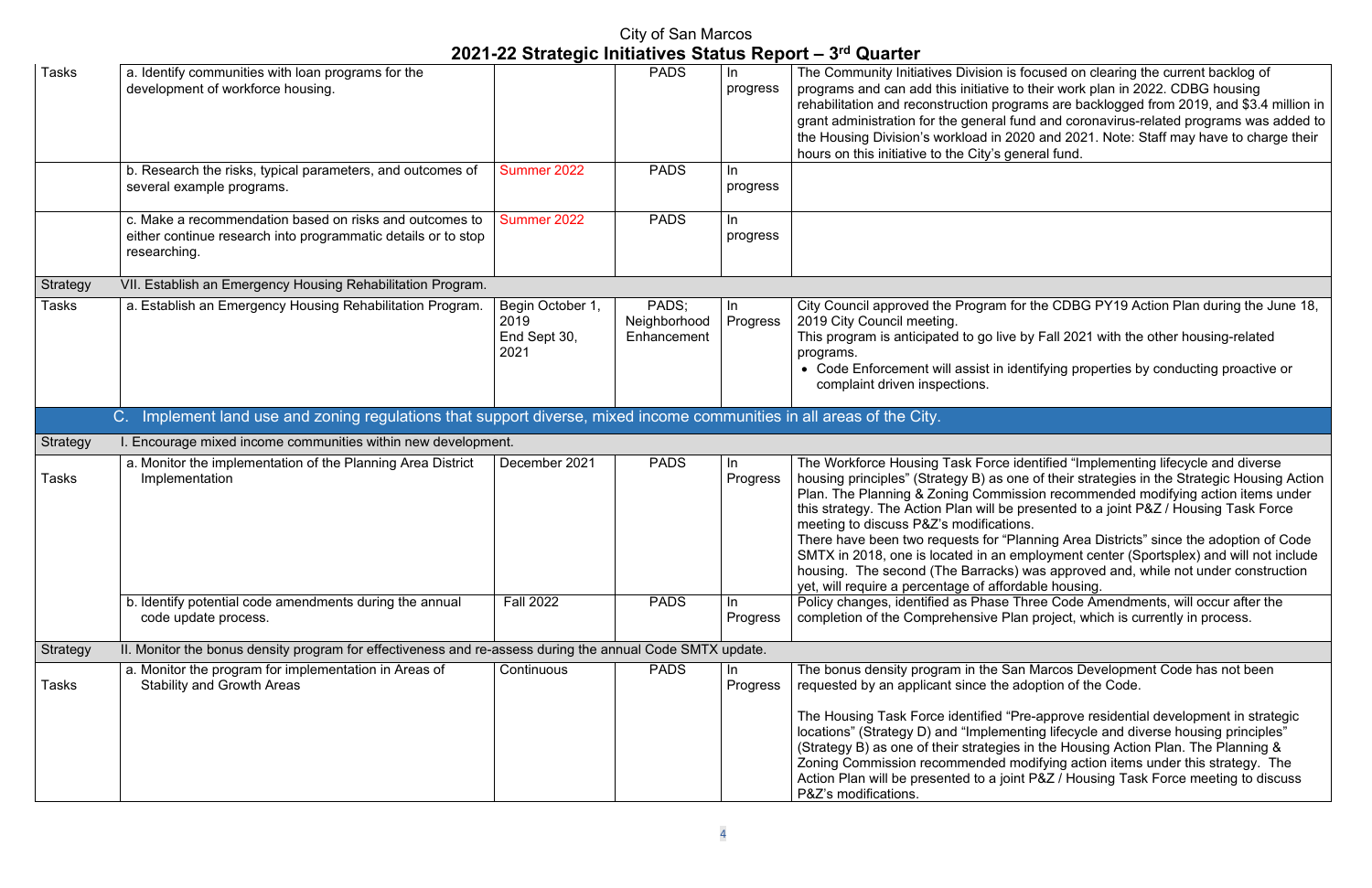# City of San Marcos

|  |  |  | 2021-22 Strategic Initiatives Status Report - 3rd Quarter |
|--|--|--|-----------------------------------------------------------|
|  |  |  |                                                           |

Three Code Amendments, will occur after the lan project, which is currently in process.

ras completed in April 2019. The recommendations in dopted by City Council. PADS staff are meeting with s the Housing Strategic Action Plan, which is the lations in the Housing Study.

ND-3 was approved by City Council in August 2018 dditional unit on the property. Other requests which middle were denied and / or ultimately withdrawn by Windmill Drive, Earle Street, two requests on **Valley Street)** 

s built on Marlton since 2018.

Three Code Amendments, will occur after the lan project, which began in Fall 2020 and will last for

Included an action item, "Opt-In Zoning Overlay n. The Action Plan is intended to go before the City I future. Policy changes, identified as Phase Three the completion of the Comprehensive Plan project, is no update until the Strategic Housing Action Plan ave opt-in zoning.

The Task Force idential development in strategic locations"  $\,$  cycle and diverse housing principles" (Strategy B) as ng Action Plan. The Planning Commission ns under this strategy. The Action Plan is intended to ideration in the near future. Policy changes, identified

s, will occur after the completion of the

is currently in process.

Rental Ordinance governing rentals such as those on wided to staff to research. Staff sent a report ). No code amendments are necessary. This was Committee meeting. An update will be provided at for conditional use permits in zoning to encourage cy restrictions.

|                 | b. Identify potential code amendments during the annual<br>code update process                                                                                         | March 2022       | <b>PADS</b> | In<br>Progress  | Policy changes, identified as Phase Three Code Ame<br>completion of the Comprehensive Plan project, which                                                                                                                                                                                                                                                                                            |
|-----------------|------------------------------------------------------------------------------------------------------------------------------------------------------------------------|------------------|-------------|-----------------|------------------------------------------------------------------------------------------------------------------------------------------------------------------------------------------------------------------------------------------------------------------------------------------------------------------------------------------------------------------------------------------------------|
| Strategy        | III. Monitor the number of new missing middle housing types built under Code SMTX and re-assess during the annual Code update.                                         |                  |             |                 |                                                                                                                                                                                                                                                                                                                                                                                                      |
| Tasks           | a. Implement recommendations from Housing Study to<br>gauge performance in this initiative.                                                                            | December 2020    | <b>PADS</b> | In.<br>Progress | The Housing Needs Assessment was completed in A<br>the Housing Study have not been adopted by City Co<br>the Mayor on August 23rd to discuss the Housing Stra<br>vehicle for adopting the recommendations in the Hou                                                                                                                                                                                 |
|                 | b. Track development inquiries and identify constraints in the $ $<br>permitting and development process for missing middle<br>housing types.                          | Continuous       | <b>PADS</b> | In.<br>Progress | One request for a zoning change to ND-3 was appro<br>on Bishop Street and allowed one additional unit on t<br>may have provided for the missing middle were denie<br>the applicant (Spring Ranch Villas, Windmill Drive, E<br>Hopkins Street, Lockhart Street and Valley Street)                                                                                                                     |
|                 | c. Track the number of units added                                                                                                                                     | Continuous       | <b>PADS</b> | In<br>Progress  | One new missing middle house was built on Marlton                                                                                                                                                                                                                                                                                                                                                    |
|                 | d. Propose code updates during the annual code update<br>process                                                                                                       | March 2022       | <b>PADS</b> | In<br>Progress  | Policy changes, identified as Phase Three Code Ame<br>completion of the Comprehensive Plan project, which<br>approximately 18 months.                                                                                                                                                                                                                                                                |
| <b>Strategy</b> | IV. Draft an ordinance targeting geographic locations and non-profit home builders for appropriate zoning when permanently affordable for sale housing is constructed. |                  |             |                 |                                                                                                                                                                                                                                                                                                                                                                                                      |
| <b>Tasks</b>    | a. Draft a proposal for Opt-In Zoning in Intensity Zones to be<br>considered by the Workforce Housing Task Force and<br>Affordable Housing Subcommittee.               | March 2022       | <b>PADS</b> | In<br>Progress  | The Workforce Housing Task Force included an action<br>Districts" to the Housing Action Plan. The Action Pla<br>Council for consideration in the near future. Policy ch<br>Code Amendments, will occur after the completion of<br>which is currently in process. There is no update unt<br>is approved. Currently, we do not have opt-in zoning                                                      |
|                 | b. Draft zoning code for public review                                                                                                                                 | <b>June 2022</b> | <b>PADS</b> | In<br>Progress  | The Task Force identified "Pre-approve residential de<br>(Strategy D) and "Implementing lifecycle and diverse<br>one of their strategies in the Housing Action Plan. Th<br>recommended modifying action items under this stra<br>go before the City Council for consideration in the ne<br>as Phase Three Code Amendments, will occur after<br>Comprehensive Plan project, which is currently in pro |
|                 | c. Adoption Meetings                                                                                                                                                   | August 2022      |             |                 |                                                                                                                                                                                                                                                                                                                                                                                                      |
| <b>Strategy</b> | V. Explore home-sharing and provide a report.                                                                                                                          |                  |             |                 |                                                                                                                                                                                                                                                                                                                                                                                                      |
| Tasks           | a. Research home-sharing companies, such as Nesterly,<br>and determine if Code amendments are necessary for it<br>to operate in the city.                              | <b>June 2021</b> | <b>PADS</b> |                 | The city currently has a Short-term Rental Ordinance<br>AirBNB. Nesterly is another site provided to staff to re<br>regarding their research on June 10. No code amen<br>discussed at the July Sustainability Committee meeti<br>the next meeting to review options for conditional use<br>Nesterly and address any occupancy restrictions.                                                          |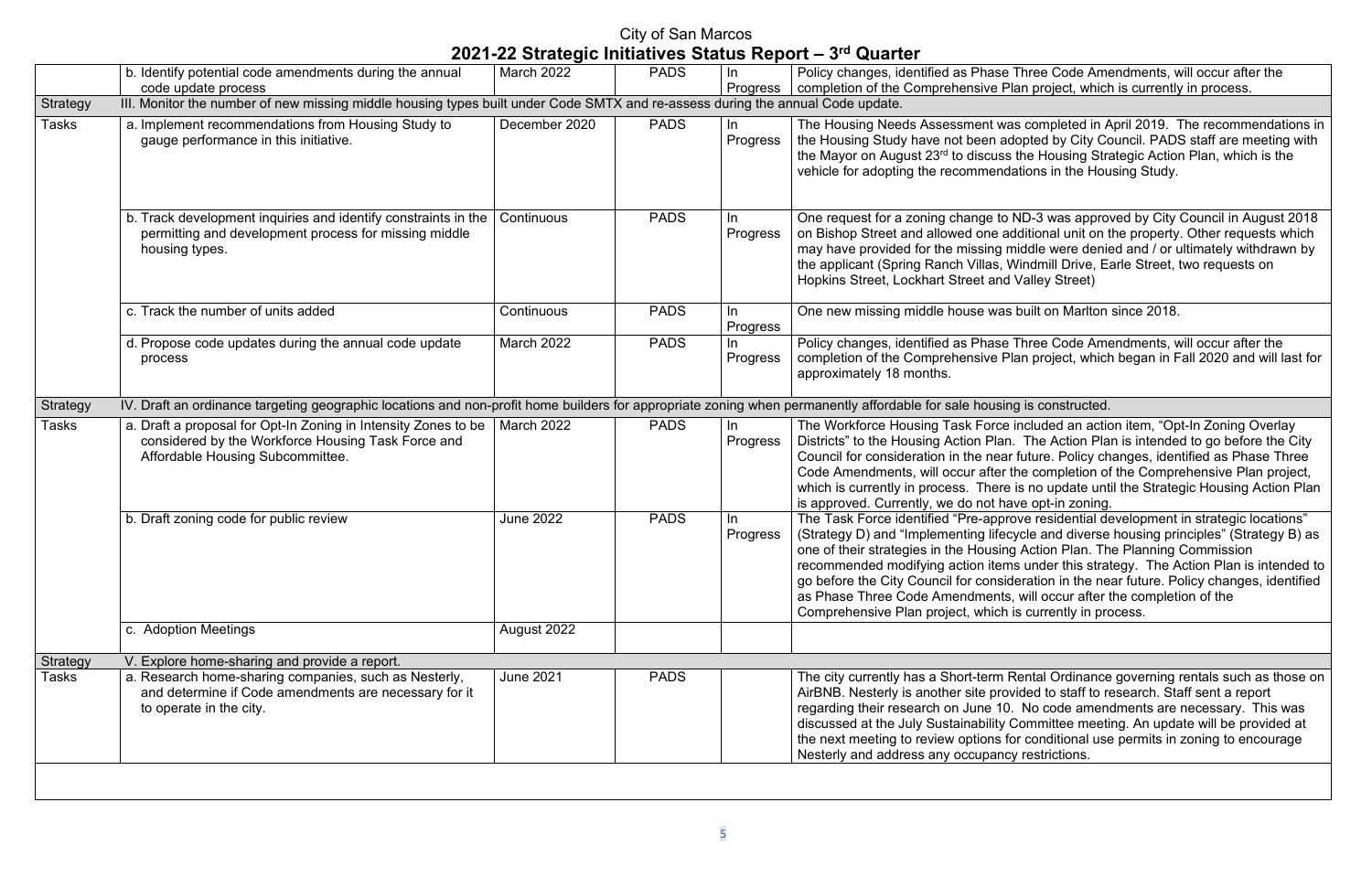ed as available. ALICE, E3 Alliance, Texas ave all produced useful studies. The Library did be a source of information.

It in all farticipate in all facets of the Prosperity. Assisting with consortium for Large meetings that are community-wide are on osted ACC Continuing Education department for a et to discuss a future partnership to offer ACC library would like to focus on trade and technical CC, Community Action, and the City Library has ertification requires students take and pass four isses will run three days a week through February. applications to participate in this free program, and English language class as well. We are working we can offer in the spring. The Library Jobs and be a valuable site for the community with 1,800

Certified Nursing Assistant (CNA), College Prep have resumed with 21 students attending four e enrolled in GED classes which are offered s. A new ESL/GED combination class has twelve lling now.

xas State would normally help with one-to-one job ional during COVID. In partnership with GSMP, the  $\Omega$  Cup San Marcos" – a program to empower own barriers standing in the way of starting and inght now, this program will be housed at the library tps://www.1millioncups.com/greatersmtx Community Organizing Team: Tiffany Harris oorah Carter (Library), and Josie Falletta (Main Facebook eaterSMTX

ment Manager attended the Chamber's education n July 14. A State of Workforce & Education Summit  $m$  was held September 15, 2021. Staff is also

|                                 |                                                                                                                                                                                              |                                                         |                                                             |               | <b>WARD I</b>                                                                                                                                                                                                                                                                                                                                                                                                                                                                                                                                                                                                                                                                                               |
|---------------------------------|----------------------------------------------------------------------------------------------------------------------------------------------------------------------------------------------|---------------------------------------------------------|-------------------------------------------------------------|---------------|-------------------------------------------------------------------------------------------------------------------------------------------------------------------------------------------------------------------------------------------------------------------------------------------------------------------------------------------------------------------------------------------------------------------------------------------------------------------------------------------------------------------------------------------------------------------------------------------------------------------------------------------------------------------------------------------------------------|
|                                 | <b>FY 2021 Strategic Initiatives</b>                                                                                                                                                         | Timeline/<br><b>Estimated</b><br><b>Completion Date</b> | <b>Budget \$ and</b><br><b>Resources</b>                    | <b>Status</b> | <b>Notes</b>                                                                                                                                                                                                                                                                                                                                                                                                                                                                                                                                                                                                                                                                                                |
| $\bar{H}$<br><b>The Company</b> | <b>WORKFORCE DEVELOPMENT</b>                                                                                                                                                                 |                                                         |                                                             |               |                                                                                                                                                                                                                                                                                                                                                                                                                                                                                                                                                                                                                                                                                                             |
|                                 | • To align city, business, workforce, education, social service, and economic development policies and programs to grow and sustain a healthy local economy.                                 |                                                         |                                                             |               |                                                                                                                                                                                                                                                                                                                                                                                                                                                                                                                                                                                                                                                                                                             |
| Outcome(s)                      | • To close the skills gap and build a workforce that will meet local business demand.                                                                                                        |                                                         |                                                             |               |                                                                                                                                                                                                                                                                                                                                                                                                                                                                                                                                                                                                                                                                                                             |
|                                 | • To increase the number of residents earning a living wage and to encourage our youth to obtain additional training to become "job ready" in the future.                                    |                                                         |                                                             |               |                                                                                                                                                                                                                                                                                                                                                                                                                                                                                                                                                                                                                                                                                                             |
|                                 | A. Leverage and Partner with the Community                                                                                                                                                   |                                                         |                                                             |               |                                                                                                                                                                                                                                                                                                                                                                                                                                                                                                                                                                                                                                                                                                             |
| Strategy                        | Identify current assets including partners, existing services, possible locations, and organizational purpose. Include mapping of assets and services within the City.                       |                                                         |                                                             |               |                                                                                                                                                                                                                                                                                                                                                                                                                                                                                                                                                                                                                                                                                                             |
| Tasks                           | a. Evaluate studies that have already been done, including<br>the ALICE (Asset Limited, Income Constrained, Employed)<br>Report.                                                             | October 2019                                            | Library                                                     | Ongoing       | Local information has been evaluated as available.<br>Workforce Solutions, and GSMP have all produced<br>promote the census, which will also be a source of in                                                                                                                                                                                                                                                                                                                                                                                                                                                                                                                                              |
|                                 | b. Coordinate community-wide conversations to identify<br>ways our students and residents can overcome obstacles<br>and create more local opportunities for education and<br>career success. |                                                         | Library                                                     | Ongoing       | Participated in all facets of the Pathways to Prosperi<br>people experiencing homelessness. Large meetings<br>hold due to COVID. Library staff hosted ACC Contir<br>tour of the library expansion and met to discuss a fu<br>services and possible classes. The library would like<br>certifications. A partnership with ACC, Community /<br>resulted in our first HVAC class. Certification require<br>classes to become certified and classes will run thre<br>Fifteen students were selected from applications to<br>four of them are receiving technical English languag<br>together to determine what classes we can offer in t<br>Resources Page has been found to be a valuable si<br>members.       |
|                                 | c. Include Community Action as a resource, promote their<br>certification programs.                                                                                                          |                                                         | Library                                                     | Ongoing       | Programs for the summer include Certified Nursing,<br>Academy, ESL, GED. ESL classes have resumed v<br>sessions per week. 32 students are enrolled in GED<br>mornings, afternoons, and evenings. A new ESL/GE<br>students. A new CNA class is enrolling now.                                                                                                                                                                                                                                                                                                                                                                                                                                                |
| Strategy                        | II. Identify community partner to anchor a cradle to career initiative.                                                                                                                      |                                                         |                                                             |               |                                                                                                                                                                                                                                                                                                                                                                                                                                                                                                                                                                                                                                                                                                             |
| <b>Tasks</b>                    | a. Coordinate with businesses, chamber of commerce,<br>GSMP, SMCISD, Texas State University, Texas<br>Workforce, and other stakeholders.                                                     |                                                         | Library and<br>Economic &<br><b>Business</b><br>Development | Ongoing       | The Office for P-16 Initiatives at Texas State would<br>assistance, but they are not operational during COV<br>library began work to form "1 Million Cup San Marco<br>entrepreneurs with tools to break down barriers stan<br>growing businesses. Meeting online right now, this p<br>when in-person events are safe. https://www.1million<br>Several City employees are on the Community Orga<br>(Neighborhood Enhancement), Deborah Carter (Library)<br>Street). All events are promoted on Facebook<br>https://www.facebook.com/1MCGreaterSMTX<br>The Economic & Business Development Manager a<br>committee which started back up on July 14. A State<br>hosted by GSMP and the Chamber was held Septer |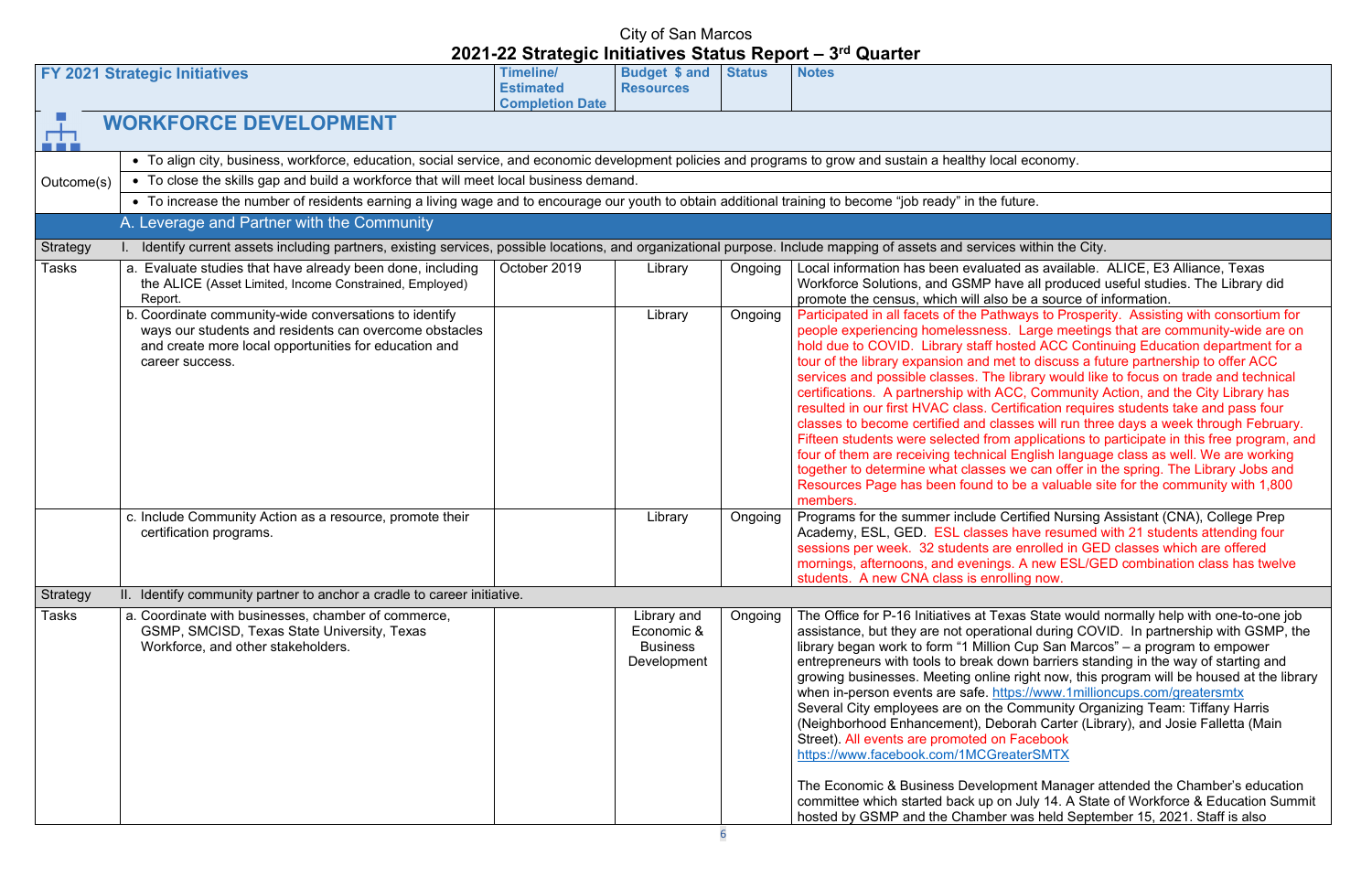ys CISD to arrange tours of local manufacturing ice different career paths for consideration.

several job fairs in the community in order to provide e programs and materials. The library also hosted luding their first-ever Saturday event. Both the nterview and on-the-spot hiring events at the library. event. The Census was also provided space to train IPL joined together for an online job fair.

ine, but they are not as successful as the in-person SMCISD Career & Technology Academy and the school are quite impressive. The Texas Workforce miles from downtown and it is not served by public ars are having difficulty finding the right building. ting clients at the library and once COVID is more continue. In the meantime, we have been promoting. for free to many of our patrons.

om/seekers/target-occupations-list

as begun and our first Job and Training Fair was held ponsored by GSMP.

.<br>ses started in January and finished up online. So far a training and 40 have received certification and at least y. Computer classes including Word, Excel, and n at the library. 1 Million Cups San Marcos continues rides networking opportunities.

exas State through their various programs, placing rtments. Mentoring has been greatly impacted by yees have signed up to be a mentor. SMCISD ning experience at the library and at other sites program is including a teen virtual volunteer een Librarian Pamela Carlile and has continued chool year.Teens can develop crafts, take/edit photos freate videos, and provide other postings to be used year. Teens and adults who are considering college to take Princeton SAT, ACT, PSAT, and a program

earching a program in Fort Worth and reaching out to In Fort Worth, the City does not administer the a non-profit for administration of the program. Finance deral funding received due to COVID could be used r evaluated through the homeless needs assessment.

of San Marcos in May 2021.

|                 |                                                                                                                                                                                                                                                                                       |            |                                                             |                 | coordinating with SMCISD and Hay<br>businesses with students to introdu                                                                                                                                                                                                                                                                                                                                                                                                                                                                                                                                                                                                      |
|-----------------|---------------------------------------------------------------------------------------------------------------------------------------------------------------------------------------------------------------------------------------------------------------------------------------|------------|-------------------------------------------------------------|-----------------|------------------------------------------------------------------------------------------------------------------------------------------------------------------------------------------------------------------------------------------------------------------------------------------------------------------------------------------------------------------------------------------------------------------------------------------------------------------------------------------------------------------------------------------------------------------------------------------------------------------------------------------------------------------------------|
| Strategy        | III. Identify and develop outreach opportunities.                                                                                                                                                                                                                                     |            |                                                             |                 |                                                                                                                                                                                                                                                                                                                                                                                                                                                                                                                                                                                                                                                                              |
| <b>Tasks</b>    | a. Participate with the Chamber of Commerce Education<br>Committee, Rotary Job Fair, SMCISD Career & Technical<br>Trades teachers, Texas Workforce, Community Action<br>Adult Education, and other existing groups to promote a<br>successful career path for students and residents. |            | Library                                                     | Ongoing         | The library has provided a table at<br>information about our job assistand<br>two onsite Workforce Job Fairs incl<br>Census and the IRS provided job ir<br>The IRS hired 25 people from that<br>their workforce. Workforce and SM<br>The library hosted two job fairs onli<br>programs. Library staff toured the<br>courses available while still in high<br>Rural Capital offices have moved 7<br>transportation. Even people with ca<br>Some Texas Workforce were meet<br>under control, we expect that will co<br>the training that may be available fo<br>https://workforcesolutionsrca.co<br>The return to in-person jobs fairs ha<br>in March at Embassy Suites and sp |
|                 | b. Help increase the productivity of area business and the<br>advancement of incumbent workers by promoting<br>employee retention programs, on-the-job training, lifelong<br>learning, and industry-recognized credential attainment.                                                 |            | Library                                                     | Ongoing         | The 3rd Microsoft Certification class<br>total of 56 people have completed t<br>8 were hired in new jobs right away<br>Internet are being offered in-persor<br>to recruit new participants and prov                                                                                                                                                                                                                                                                                                                                                                                                                                                                          |
| <b>Strategy</b> | IV. Identify challenges and unmet needs in the business community that are impacted by Workforce Development.                                                                                                                                                                         |            |                                                             |                 |                                                                                                                                                                                                                                                                                                                                                                                                                                                                                                                                                                                                                                                                              |
| <b>Tasks</b>    | a. Develop volunteer and mentoring opportunities<br>community-wide.                                                                                                                                                                                                                   | March 2020 | Library and<br>Economic &<br><b>Business</b><br>Development | Ongoing         | We regularly do internships with Te<br>them throughout various city depar<br>COVID-19. So far 25 COSM emplo<br>Crossroad students have been gair<br>around SM. The Summer Reading<br>experience under the direction of T<br>offering volunteer hours into the sc<br>for the website and social media, c<br>throughout the summer and school<br>have been provided an opportunity<br>to find your dream college.                                                                                                                                                                                                                                                              |
| <b>Strategy</b> | V. Explore possibility of a day labor program implemented through social service agencies.                                                                                                                                                                                            |            |                                                             |                 |                                                                                                                                                                                                                                                                                                                                                                                                                                                                                                                                                                                                                                                                              |
|                 | a. Explore possibility of a day labor program implemented<br>through social service agencies.                                                                                                                                                                                         |            | Library/<br>Neighborhood<br>Enhancement                     | In.<br>progress | Neighborhood Enhancement is res<br>staff there in order to learn more. Ir<br>program but rather partnered with a<br>is also researching if any of the Feo<br>for this program. This will be furthe                                                                                                                                                                                                                                                                                                                                                                                                                                                                           |
| <b>Strategy</b> | VI. Assist local businesses with their search engine optimization, focusing on historically under-utilized businesses.                                                                                                                                                                |            |                                                             |                 |                                                                                                                                                                                                                                                                                                                                                                                                                                                                                                                                                                                                                                                                              |
| Tasks           | a. Hire Economic and Business Development Manager                                                                                                                                                                                                                                     | April 2021 | City Manager's<br>Office                                    | Complete<br>d   | Kelsee Jordan Lee joined the City o                                                                                                                                                                                                                                                                                                                                                                                                                                                                                                                                                                                                                                          |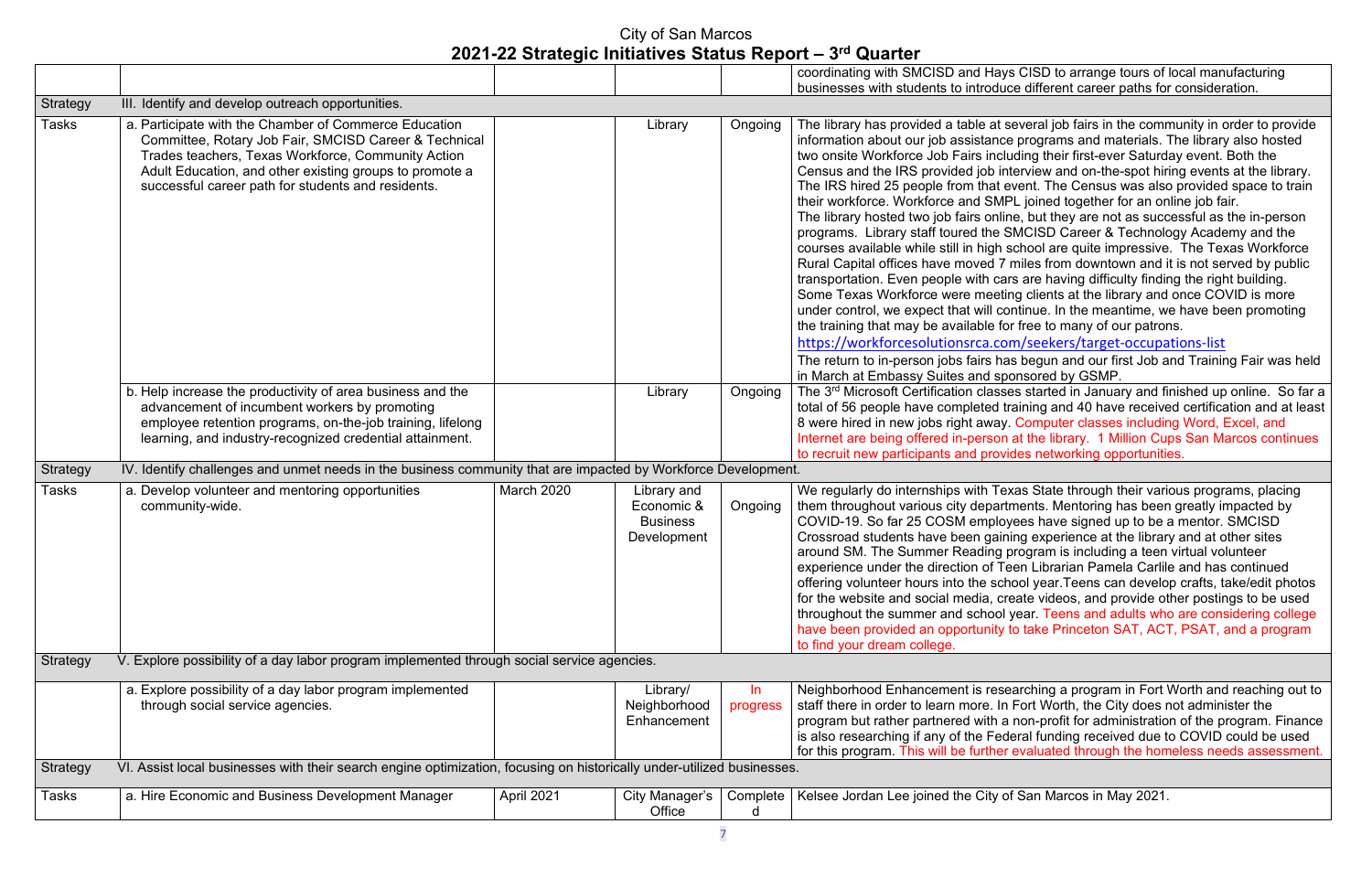eling is proposed by Economic Development and ne American Rescue Plan. This program is currently  $\frac{1}{2}$ in the professional services. Once established, it icro-grants for implementation of strategies for digital optimization) in addition to legal, accounting/finance, blanning. This program is also intended to offer **nsure a wider range of business owners have equal** 

te up to 25% of its eligible low-income census tracts vere designated in San Marcos. They can be found er tax on eligible gains when they invest in a Qualified portunity Zone. This incentive does not come from the City of the IRS. When prospective businesses perty within an Opportunity Zone, they are informed the available Opportunities Zones will be added to the page.

dren for Kindergarten.

 $r$  the  $$640.000$  in CRF/General Fund dollars in the lune.

be used to support services to the elderly and d to 15% of the annual allocation (\$115,000 this year). s to fund advocates for foster children for \$60,000 e considered available for other programs be used to support services to the elderly and d to 15% of the annual allocation (\$115,000 this year). fund advocates for foster children for \$60,000 e considered available for other programs.

opment incentive policies and applications for the edar Park, Dripping Springs, Flower Mound, Fuquay-Mauston, Richardson, Rockdale, San Antonio, Travis and Leon. Applicable best practices have been development incentive policy for San Marcos.

ongic Development Policy which is scheduled to be 1, 2021. Staff is researching examples of educational conomic incentive policies for best practices.

Is a deliverable of four educational events per fiscal all businesses, microbusinesses, woman and minority

|                 |                                                                                                                                                                                          |                  | City of San Marcos                           |                   | 2021-22 Strategic Initiatives Status Report - 3rd Quarter                                                                                                                                                                                                                                                                                                             |
|-----------------|------------------------------------------------------------------------------------------------------------------------------------------------------------------------------------------|------------------|----------------------------------------------|-------------------|-----------------------------------------------------------------------------------------------------------------------------------------------------------------------------------------------------------------------------------------------------------------------------------------------------------------------------------------------------------------------|
|                 | b. Research possible ways to increase visibility of local<br>businesses, specifically those historically under-utilized.                                                                 |                  | Economic &<br><b>Business</b><br>Development | $\ln$<br>progress | A three-year small business counseling<br>Main Street to be funded through the An<br>in the process of beginning procurement<br>will offer one-to-one training and micro-c<br>marketing (including search engine optir<br>and human resources/succession plann<br>sessions in multiple languages to ensure<br>access to business counseling services.                 |
| <b>Strategy</b> | VII. Research the use of opportunity zones                                                                                                                                               |                  |                                              |                   |                                                                                                                                                                                                                                                                                                                                                                       |
| Tasks           | a. Research opportunity zones and the feasibility of their use<br>in San Marcos                                                                                                          |                  | Economic &<br><b>Business</b><br>Development | In<br>progress    | The Governor was able to designate up<br>as Opportunity Zones. Five tracts were of<br>here. An entity can temporarily defer tax<br><b>Opportunity Fund in a Qualified Opportu</b><br>the City of San Marcos, but is fulfilled thi<br>indicate they are interested in a property<br>of the incentive. Information about the at<br>City's economic development webpage. |
| <b>Strategy</b> | VIII. Research daycare needs for children and the elderly, available resources, outreach opportunities, and potential funding - focus on preparing children i                            |                  |                                              |                   |                                                                                                                                                                                                                                                                                                                                                                       |
| Tasks           | a. Obtain the latest copies of the Community Needs<br>Assessments done by the Hospital System and Head<br>Start every two years and summarize the information<br>included on this topic. |                  | Neighborhood<br>Enhancement                  | $\ln$<br>progress | Childcare was listed as a priority for the<br>application process that closed in June.<br>CDBG Public Services funding can be u<br>children; however, funding is limited to 1<br>Generally, the City Council chooses to fu<br>annually, so about \$55,000 could be cor                                                                                                |
|                 | b. Research other available resources such as<br>https://www.nhsa.org/child-care-development-block-grant/                                                                                |                  | Neighborhood<br>Enhancement                  | ln<br>progress    | CDBG Public Services funding can be u<br>children; however, funding is limited to 1<br>Generally, City Council chooses to fund<br>annually, so about \$55,000 could be cor<br>Applications were due June 18.                                                                                                                                                          |
|                 | B. Facilitate opportunities for Training and Programming.                                                                                                                                |                  |                                              |                   |                                                                                                                                                                                                                                                                                                                                                                       |
| <b>Strategy</b> | I. Identify potential items to include when incentivizing economic development agreements.                                                                                               |                  |                                              |                   |                                                                                                                                                                                                                                                                                                                                                                       |
| Tasks           | a. Identify model cities and determine what economic<br>development agreements could be useful to our<br>population                                                                      | <b>June 2021</b> | Economic &<br><b>Business</b><br>Development | Ongoing           | Staff has reviewed economic developme<br>cities of Austin, Buda, Carrolton, Cedar I<br>Varina, Houston, Kyle, La Grange, Maus<br>Transylvania, and the counties of Travis<br>included within the draft economic devel                                                                                                                                                 |
|                 | b. Provide City Council with possible educational initiatives<br>that could be included in future agreements.                                                                            | <b>June 2021</b> | Economic &<br><b>Business</b><br>Development | Ongoing           | This can be considered in the Economic<br>presented to City Council on June 1, 202<br>initiatives that are in other cities' econon                                                                                                                                                                                                                                    |
| <b>Strategy</b> | II. Evaluate Greater San Marcos Partnership (GSMP) contract to include deliverables that require training and programming opportunities.                                                 |                  |                                              |                   |                                                                                                                                                                                                                                                                                                                                                                       |
| Tasks           | a. Work with Barbara Thomason and other members of<br>GSMP to determine what their current agreement<br>requires.                                                                        | September 2021   | Economic &<br><b>Business</b><br>Development | Ongoing           | The new GSMP agreement includes a d<br>year that focus on the needs of small bu<br>owned businesses, or entrepreneurs.                                                                                                                                                                                                                                                |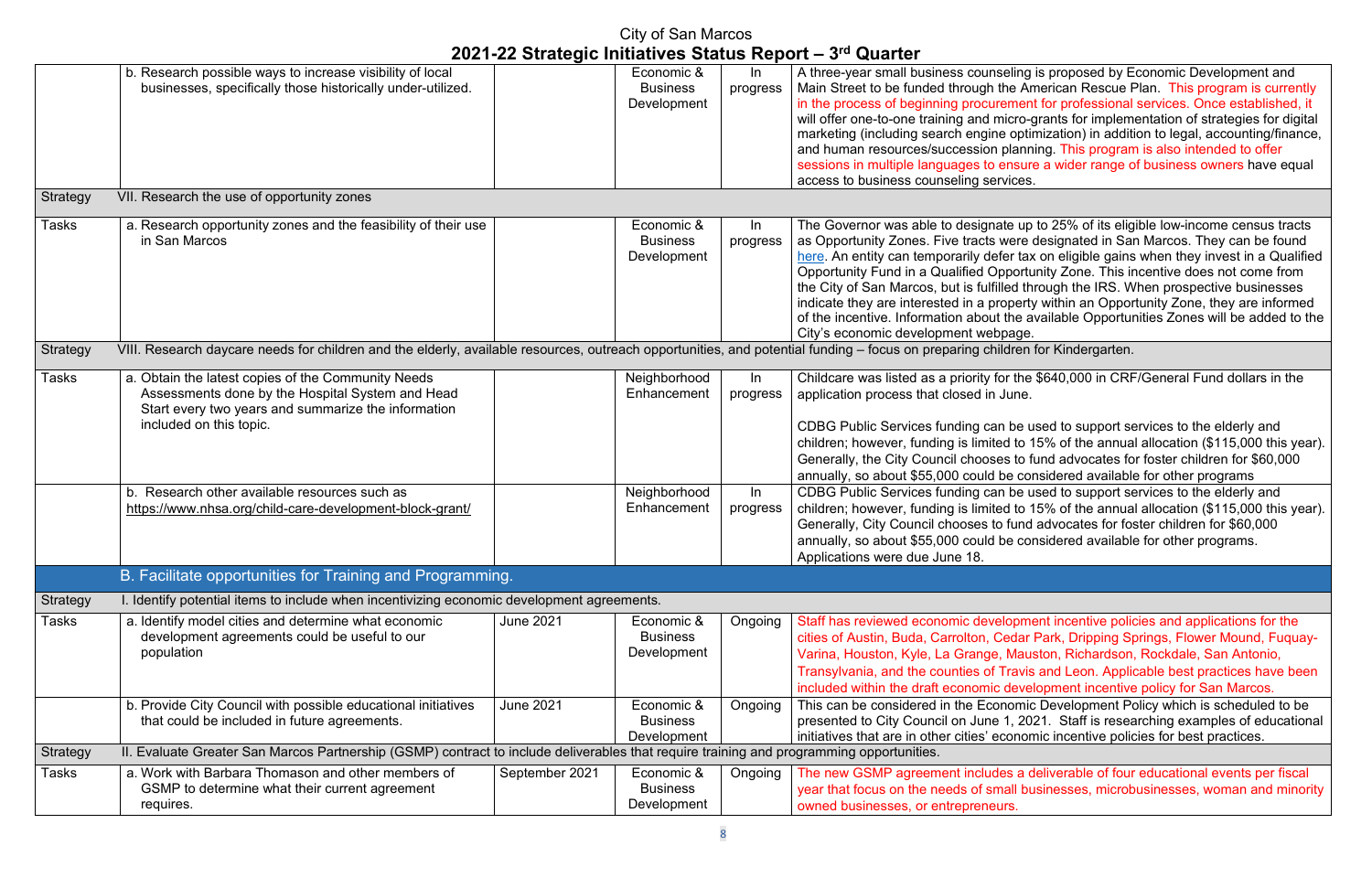the Small Business Development Center, Workforce Job Corps, Austin Community College, and Texas Leadership Studies as organizations for GSMP to sses and workforce development efforts.

ccess to workforce development resources on the

es when it is safe to offer inside or better weather to ng with Workforce Solutions to identify possible Training Program." The program provides free County, this list includes careers like carpenter, CAN, omer service, home health, janitor, landscaping, and e promoting the ACC Fast Track careers, which lead ourses are not offered free, but the library will work A and find other social services that could help. all students were able to attend for free. The library is s that develop opportunities for people wanting to es include resumes, online job search, career Many people are looking to remain working from home avigating remote work and also how to protect scam. In addition, the library is offering budgeting and

cation. They are providing HVAC now and we are in ered when this class finishes in March. Other partners **and Community Action.** 

provide GED, GED in Spanish, ESL and will start a nid-January.

utions and referring qualified people to resources apart of the Workforce Innovation & Opportunity Act Targe Occupations and High Demand Job Training

will also make the aware of the free vocational

orther options include: <https://freemindsaustin.org/> This organization. lasses for ACC credit now and we are promoting this stin.org/apply-2-2/

Princeton Review to bring ACT, SAT, College Essay its and adults considering college.

 $\overline{X}$  is providing support to new and existing

**The library has partners and individuals to provide financial** oroviders include: Flashpoint Financial Services,

|          | b. Determine community partners that could benefit from the                                                                                                                                  | September 2021 | Economic &      |         | Ongoing   The new GSMP agreement names the                                                                                                                                                                                                                                                                                                                                                                                                                                                                                                                                                                                                                                                                                                                                                     |
|----------|----------------------------------------------------------------------------------------------------------------------------------------------------------------------------------------------|----------------|-----------------|---------|------------------------------------------------------------------------------------------------------------------------------------------------------------------------------------------------------------------------------------------------------------------------------------------------------------------------------------------------------------------------------------------------------------------------------------------------------------------------------------------------------------------------------------------------------------------------------------------------------------------------------------------------------------------------------------------------------------------------------------------------------------------------------------------------|
|          | training required in the agreement.                                                                                                                                                          |                | <b>Business</b> |         | <b>Solutions Rural Capital Area, Gary J</b>                                                                                                                                                                                                                                                                                                                                                                                                                                                                                                                                                                                                                                                                                                                                                    |
|          |                                                                                                                                                                                              |                | Development     |         | <b>State Occupational, Workforce and L</b>                                                                                                                                                                                                                                                                                                                                                                                                                                                                                                                                                                                                                                                                                                                                                     |
|          |                                                                                                                                                                                              |                |                 |         | partner with to support local busines                                                                                                                                                                                                                                                                                                                                                                                                                                                                                                                                                                                                                                                                                                                                                          |
| Strategy | III. Determine where to invest City funding to mitigate gaps and barriers that have been identified including a possible training location and regular acc<br>east side.                     |                |                 |         |                                                                                                                                                                                                                                                                                                                                                                                                                                                                                                                                                                                                                                                                                                                                                                                                |
| Tasks    | a. Partner with existing nonprofits, agencies, and schools to<br>provide job training and encourage development of the<br>soft skills necessary to be successful in the modern<br>workforce. |                | Library         | Ongoing | Working with ACC to provide classes<br>offer outside. Library staff is working<br>students for the "High Demand Job 1<br>training to eligible adults. In Hays Co<br>childcare, teacher's assistant, custor<br>office clerk. The Library will also be<br>to better-paying positions. These cou<br>one-to-one to assist with the FAFSA<br>HVAC is our first class to offer and a<br>also providing services and classes t<br>enter the workforce. Regular classes<br>counseling, and computer basics. Ma<br>and the library offered classes on na<br>yourself from getting involved in a sc<br>other classes that focus on finances.                                                                                                                                                             |
|          | b. Identify possible regional partners that could expand into<br>the City of San Marcos and provide additional career<br>training.                                                           |                | Library         | Ongoing | <b>Working with ACC Continuing Educa</b><br>discussion about what could be offer<br>in HVAC included Texas Workforce a<br>Working with Community Action to p<br>Microsoft Certification program in mi<br><b>Working with Texas Workforce Solut</b><br>available to apply for job training as<br>that includes training for identified Ta<br>Program.<br>For clients under the age of 24, we w<br>training available at Gary Job Corps.<br>Other options we are considering inc<br>is offering some online academic cla<br>to our patrons. https://freemindsaust<br>The Library has partnered with the P<br>programming to high school students<br><b>GSMP 1 Million Cups Greater SMTX</b><br>entrepreneurs.<br>The library has partnered with severa<br>literacy classes. Local and online pre |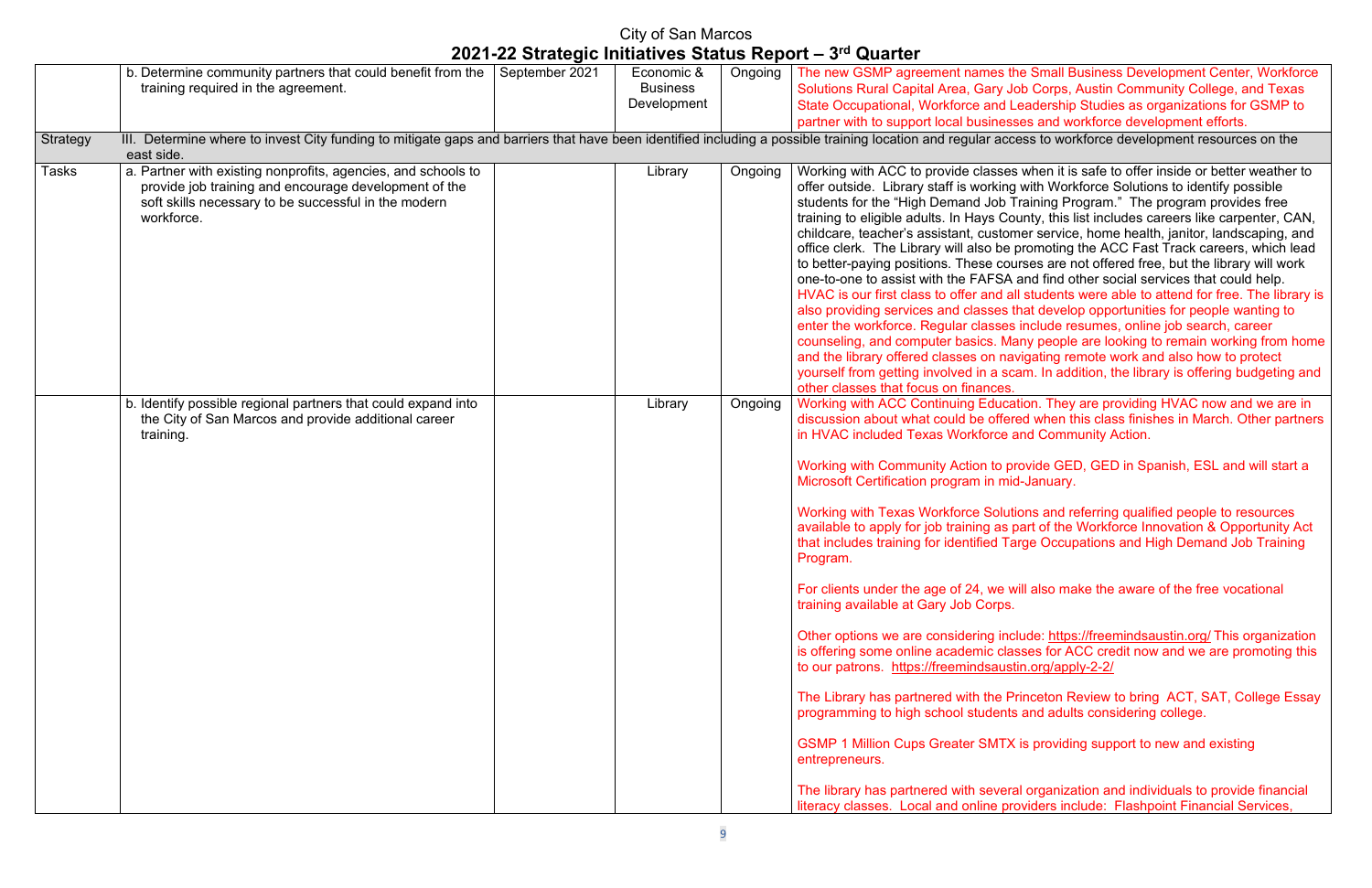FP, Linda Barfield, Spoole 360 Divorce financial seniors on finances including Medicare and Social **Siehunko, Paul Davis, and Kurt Schick.** 

le that have been unemployed for a long time and period of time. Our partners that hire and train ARCIL.

 $\epsilon$  now, however to have a more cohesive message Librarian position would have to be filled. In March, the library handshanish, Danish, Spanish, Medical Career Investigation, Basic Internet, 2-week class to become Microsoft Staff Certified. In classes as we had in March and in addition, we will ity, Equitable Housing program, and a Saturday  $\overline{\mathsf{S}}$ etting the Job You Want; (Week 2) Interviewing for  $t$ , motivated for life and work. October included a stress in the workplace and a program on Going April 2021, the library provided 47 GED classes and Indance of 416.

**Overseen by Planning and Development Services.** ocess.

e process. Staff kick-off held in late August

mission did not select downtown projects for FY21.

oment Services. Incorporated in to the Comp Plan

a item. Annual process in summer, scheduled for re selected annually. Downtown lighting ty has been prioritized.

a item. Annual process in summer, scheduled for

a item. Annual process in summer, scheduled for

|              |                                                                                                                                                                 |                                      |                                          |                | 2021-22 Julaiegic Initiatives Jialus Report – Julianus                                                                                                                                                                                                                                                                                                                                                                                  |
|--------------|-----------------------------------------------------------------------------------------------------------------------------------------------------------------|--------------------------------------|------------------------------------------|----------------|-----------------------------------------------------------------------------------------------------------------------------------------------------------------------------------------------------------------------------------------------------------------------------------------------------------------------------------------------------------------------------------------------------------------------------------------|
|              |                                                                                                                                                                 |                                      |                                          |                | RBFCU, Shalana Poole CDFA & CI<br>advice, and specific life planning for<br>Security provided by Angie Serna B<br>We are providing referrals for peopl<br>unable to find a job for an extended<br>include Easter Seals, Goodwill, and                                                                                                                                                                                                   |
|              | c. Provide GED, English Language, Computer Classes, and<br>other workforce training at the San Marcos Public Library<br>and at other locations around the city. |                                      | Library                                  | Ongoing        | This is done by many different staff<br>and expand workforce services, the<br>the library hosted GED, English, Sp<br>keyboarding, Word, Excel, and a 12<br>April, the library will have all of the o<br>provide Introduction to Virtual Realit<br>series: (Week 1) Market Yourself, C<br>Success; (Week 3) Growth Mindset<br>program on managing change and<br>Back to School as an Adult. During<br>English Language classes with atte |
|              | <b>FY 2021 Strategic Initiatives</b>                                                                                                                            | <b>Timeline/</b><br><b>Estimated</b> | <b>Budget \$ and</b><br><b>Resources</b> | <b>Status</b>  | <b>Update Notes</b>                                                                                                                                                                                                                                                                                                                                                                                                                     |
|              |                                                                                                                                                                 | <b>Completion Date</b>               |                                          |                |                                                                                                                                                                                                                                                                                                                                                                                                                                         |
| 畾            | <b>DOWNTOWN VITALITY</b>                                                                                                                                        |                                      |                                          |                |                                                                                                                                                                                                                                                                                                                                                                                                                                         |
|              | • To support diversified business activity.                                                                                                                     |                                      |                                          |                |                                                                                                                                                                                                                                                                                                                                                                                                                                         |
| Outcome(s)   | • To take measures to improve downtown quality of place.                                                                                                        |                                      |                                          |                |                                                                                                                                                                                                                                                                                                                                                                                                                                         |
|              | • Accessibility to and within the downtown.                                                                                                                     |                                      |                                          |                |                                                                                                                                                                                                                                                                                                                                                                                                                                         |
|              | A. Support diversified business activity.                                                                                                                       |                                      |                                          |                |                                                                                                                                                                                                                                                                                                                                                                                                                                         |
| Strategy     | I. Begin a revised Downtown Master Plan including, the innovation, cultural and arts districts.                                                                 |                                      |                                          |                |                                                                                                                                                                                                                                                                                                                                                                                                                                         |
| <b>Tasks</b> | a. Scope and Visioning exercise with district stakeholders   Summer 2020                                                                                        |                                      | <b>PADS</b>                              | In             | \$100,000 is the estimated costs. O                                                                                                                                                                                                                                                                                                                                                                                                     |
|              | and City Council.                                                                                                                                               |                                      |                                          | Process        | Incorporated into the Comp Plan pro                                                                                                                                                                                                                                                                                                                                                                                                     |
|              | b. Public outreach with key stakeholders including the<br>Downtown Association, Main Street, the University, as<br>well as other key stakeholders.              | 2021/2022                            | Funded                                   | In<br>process  | Working with consultant to begin the                                                                                                                                                                                                                                                                                                                                                                                                    |
|              | c. Work with Arts Commission to identify projects linking<br>Downtown and the river.                                                                            | 2020                                 | Deficit in<br>funding                    | In<br>progress | Due to limited funds, the Arts Comn                                                                                                                                                                                                                                                                                                                                                                                                     |
|              | d. Drafting and adopting the Downtown Master Plan.                                                                                                              | Spring 2022                          | <b>Planning Staff</b>                    |                | Overseen by Planning and Develop<br>process.                                                                                                                                                                                                                                                                                                                                                                                            |
| Strategy     | II. Define goals and objectives for the Main Street program.                                                                                                    |                                      |                                          |                |                                                                                                                                                                                                                                                                                                                                                                                                                                         |
| Tasks        | a. Review current goals and objectives within the Four Point<br>approach of; 1-Economic Vitality, 2-Design, 3-<br>Organization, and 4-Promotion                 | Ongoing                              | <b>Destination</b><br><b>Services</b>    | Ongoing        | Main Street Advisory Board Agenda<br>Sept. 2021. Goals and objectives a<br>improvements and pedestrian safet                                                                                                                                                                                                                                                                                                                            |
|              | b. Develop a strategy for transformation of Downtown along<br>the Four Points.                                                                                  | Ongoing                              | <b>Destination</b><br><b>Services</b>    | Ongoing        | <b>Main Street Advisory Board Agenda</b><br>Sept. 2021.                                                                                                                                                                                                                                                                                                                                                                                 |
|              | c. Define quantifiable outcomes and projects for the<br>Implementation Plan strategies identified.                                                              | July 2019 -<br>January 2020          | <b>Destination</b><br><b>Services</b>    | Ongoing        | Main Street Advisory Board Agenda<br>Sept. 2021.                                                                                                                                                                                                                                                                                                                                                                                        |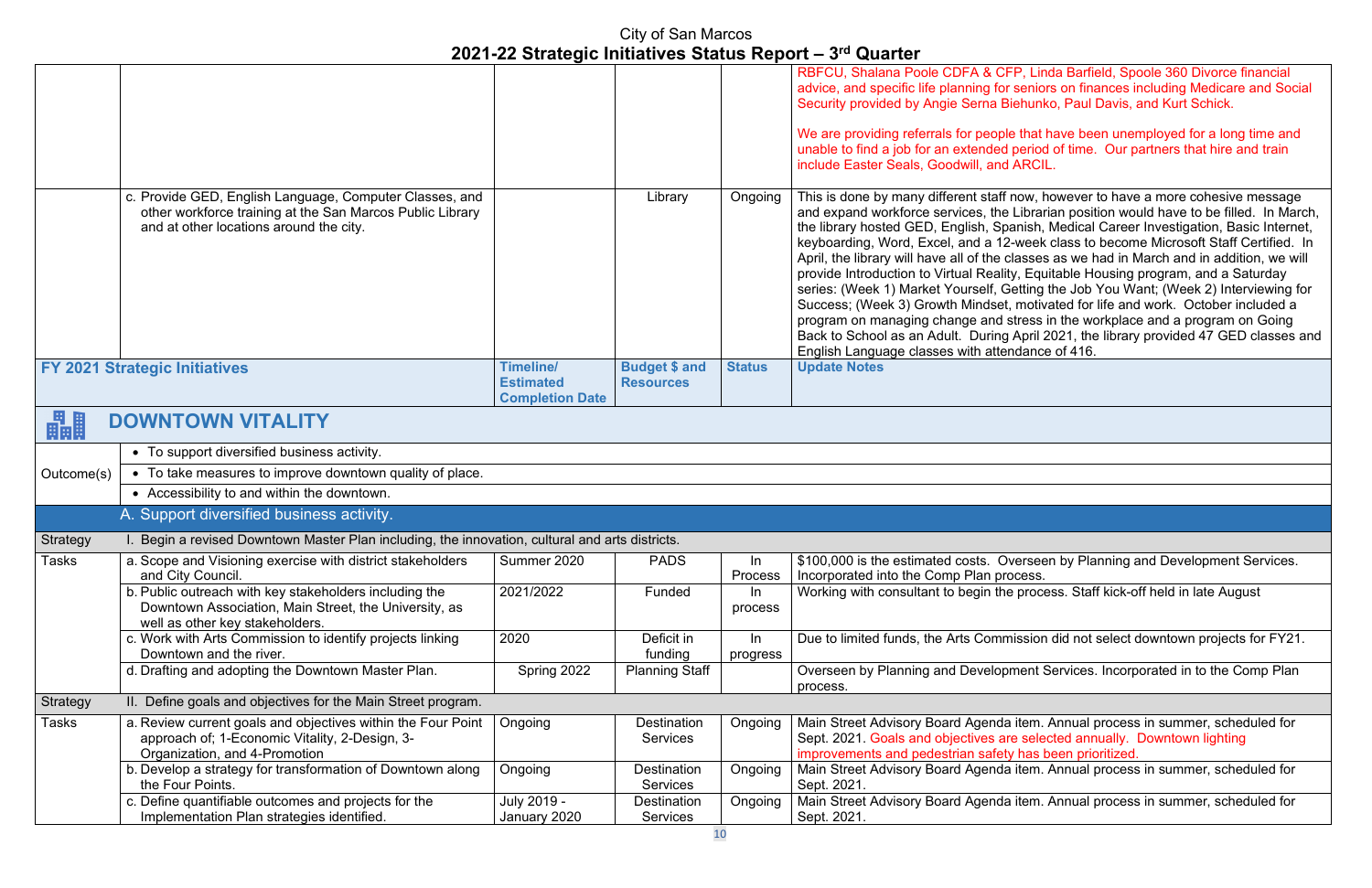la item. Annual process in summer, scheduled for

**Street staff are working with the Communications** to inform businesses of ARP-funded grants through

owntown business and the Chamber due to COVID uding curbside parking spots, signage. Additional relopment funded with ARP grants.

Gommission created a joint subcommittee to learn ial framework. Council approved October 2021. in Street and Historic Preservation Commission

rom City Council to utilize American Rescue Plan

nseling program.

ansion program development, including new CRM usinesses served

s which drive visitor traffic to businesses and in beds

digital campaigns to indicate open for business evelopment on small business development etc.

vement & Growth (BIG) Grant with additional focus on herovements

n with Splash Coworking to evaluate continued or prking in San Marcos. Staff is also exploring other ay meet the needs of the San Marcos business

entoried existing and available space downtown.

|                 | d. Align organizational resources to achieve desired   | Discussion with  | <b>Destination</b>  | Ongoing  | Main Street Advisory Board Agenda ite     |
|-----------------|--------------------------------------------------------|------------------|---------------------|----------|-------------------------------------------|
|                 | outcomes through the budget process.                   | other            | <b>Services</b>     |          | Sept. 2021.                               |
|                 |                                                        | departments.     |                     |          |                                           |
| Strategy        | III. Review possible programs for legacy businesses.   |                  |                     |          |                                           |
|                 |                                                        |                  |                     |          |                                           |
| Tasks           | a. Promoting City grant programs.                      | 2021/2022        | Economic &          |          | <b>Economic Development and Main Stre</b> |
|                 |                                                        |                  | <b>Business</b>     |          | team to develop outreach materials to     |
|                 |                                                        |                  | Development         |          | the BIG Grant program.                    |
|                 |                                                        |                  | and Downtown        |          |                                           |
|                 |                                                        |                  | <b>ARP Funds</b>    |          |                                           |
|                 | b. Buying down interest rates for small businesses.    | Project on hold  |                     |          |                                           |
|                 |                                                        | due to projected |                     |          |                                           |
|                 |                                                        | funding deficit  |                     |          |                                           |
|                 | c. Address needs of businesses due to the COVID-19     |                  |                     | Ongoing  | Addressed needs of small, local Down      |
|                 | pandemic.                                              |                  |                     |          | pandemic through Main Street includin     |
|                 |                                                        |                  |                     |          | resources and programs are in develop     |
|                 | d. Explore and research potential framework for future | Spring 2021      | <b>Destination</b>  | Complete | Main Street + Historic Preservation Co    |
|                 | legacy business programming.                           |                  | Services/PADS       |          | best practices and consider potential fr  |
|                 | e. Develop implementation plan for legacy business     | <b>Fall 2021</b> | <b>Destination</b>  | Ongoing  | Council approved resolution by Main S     |
|                 | program, to include marketing, administration and      |                  | Services/PADS       |          | October 19, 2021.                         |
|                 | potential incentives.                                  |                  | /Economic &         |          |                                           |
|                 |                                                        |                  | <b>Business</b>     |          |                                           |
|                 |                                                        |                  | Development         |          |                                           |
|                 | f. Utilize ARP funding to support small businesses and | Fall 2021 - Fall | <b>ARP Funding/</b> |          | Submitted and received approval from      |
|                 | generate visitor attraction to downtown.               | 2023             | Economic &          |          | funding to address the following areas:   |
|                 |                                                        |                  | <b>Business</b>     |          | Develop small business counse             |
|                 |                                                        |                  | Development/        |          | <b>Business retention and expansional</b> |
|                 |                                                        |                  | <b>Destination</b>  |          | software to track health of busin         |
|                 |                                                        |                  | <b>Services</b>     |          | Create new/additional events wl           |
|                 |                                                        |                  |                     |          | generate sales tax + heads in be          |
|                 |                                                        |                  |                     |          | Develop marketing grant to digit          |
|                 |                                                        |                  |                     |          | Training and professional devel           |
|                 |                                                        |                  |                     |          | strategies, COVID recovery, etc           |
|                 |                                                        |                  |                     |          | <b>Funding for Business Improvem</b>      |
|                 |                                                        |                  |                     |          | touchless and air filtration impro        |
| Strategy        | IV. Evaluate funding for co-working sites.             |                  |                     |          |                                           |
|                 |                                                        |                  |                     |          |                                           |
| Tasks           | a. Splash program? Other programs?                     |                  | Economic &          | In       | Preliminary discussions have begun wi     |
|                 |                                                        |                  | <b>Business</b>     | progress | expanded services to support coworkir     |
|                 |                                                        |                  | Development/        |          | best practices in coworking that may m    |
|                 |                                                        |                  | <b>Main Street</b>  |          | community.                                |
| <b>Strategy</b> | V. Analyze office space needs post-COVID.              |                  |                     |          |                                           |
| Tasks           | a. Inventory available office space downtown.          |                  | Economic &          | Complete | The Main Street Program team invento      |
|                 |                                                        |                  | <b>Business</b>     |          |                                           |
|                 |                                                        |                  | Development/        |          |                                           |
|                 |                                                        |                  | <b>Main Street</b>  |          |                                           |
|                 |                                                        |                  |                     |          |                                           |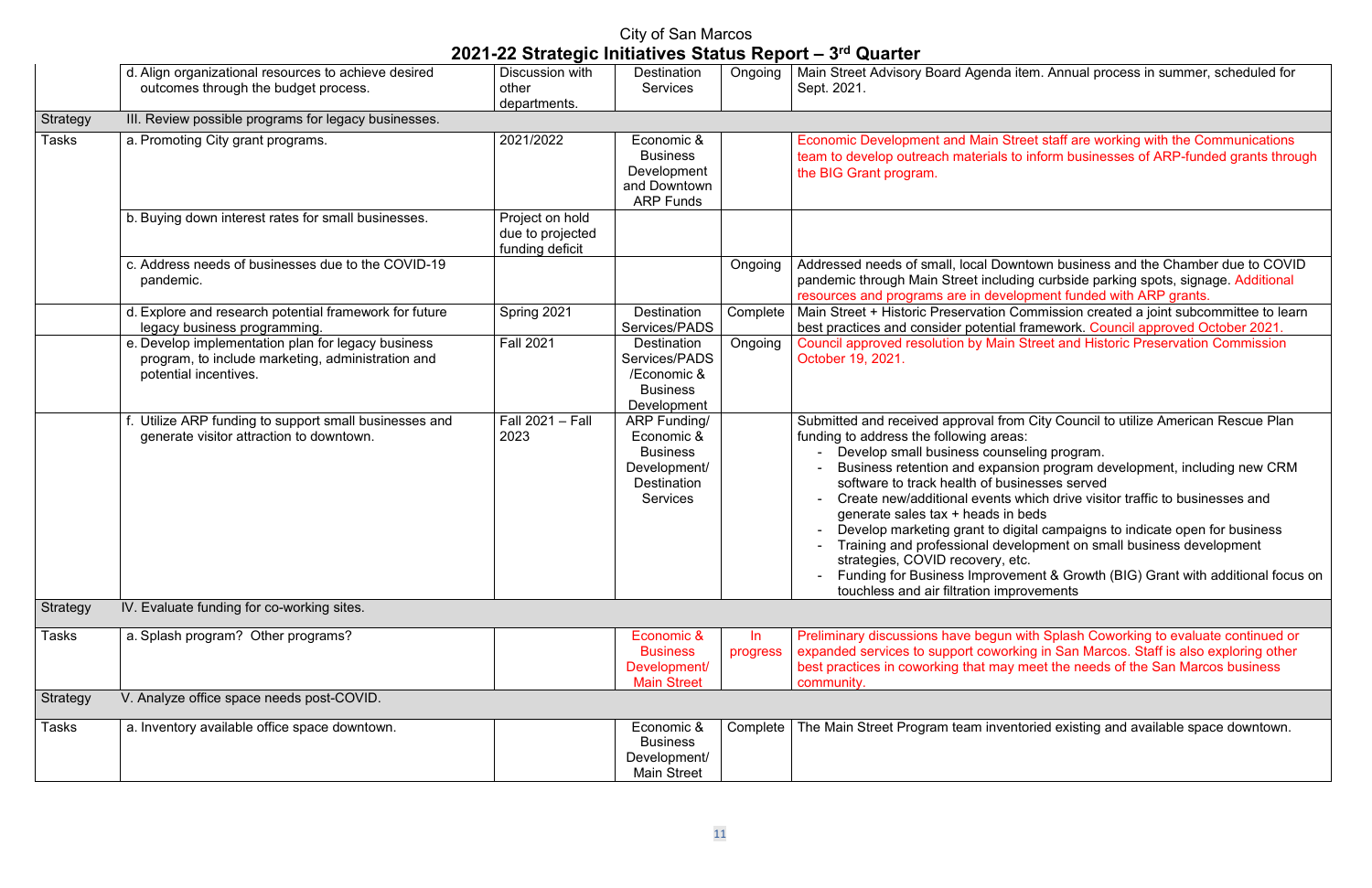on Properties indicate that demand for office space is here appears to be demand for both ends of the fice spaces (less than 10k sf) and large headquarter ecific hurdle for office attraction is a lack of high dedicated parking.

 $\overline{\text{rking}}$ . Report is that there is not enough flexible space ed. It is too expensive to build out a traditional space, and this could cause San Marcos to lose out on

artments to achieve additional public space as an of Kissing Alley - Preliminary Engineering Report lain Street facilitation on final design of event space. in 2022, with construction complete in 2023.

I and holiday time frames and installed community c type events.

additional seating, tree lighting and street banners. seasonal street banners to rotate. Landscaping set

In Guadalupe with TIRZ funding; investigating uses for velopment.

park at 122 S Edward Gary St – partnership with

1 E MLK Dr completed October 2021. lic improvement project.

Frently underway. Grants received from Union Pacific ments.

In Guadalupe with TIRZ funding; investigating uses for velopment. Council was updated on 9/7. CAMPO purchased site. Public open house on-line for input

Inversigation improvery and permanent. Pedestrian MLK & RR tracks being installed with Guadalupe 2021.

Phase 1 or 2. Following the Comprehensive Plan & amendments may be considered. of cost estimates and process in 2019.

other communities. Prepare summary of ideas which private partnership with building owners for consistent irs to design and improve vacant windows and of uniform design for windows and spaces. Downtown

|                 | b. Connect with local real estate partners to determine<br>inquiries for office space.                                                                                     |                  | Economic &<br><b>Business</b><br>Development                                 | Ongoing           | Discussions with GSMP and Carso<br>slowly increasing post-pandemic. T<br>spectrum with inquiries for small of<br>spaces (greater than 50k sf). A spe<br>quality, move-in ready space, with                                                                                                                                                                                                           |
|-----------------|----------------------------------------------------------------------------------------------------------------------------------------------------------------------------|------------------|------------------------------------------------------------------------------|-------------------|------------------------------------------------------------------------------------------------------------------------------------------------------------------------------------------------------------------------------------------------------------------------------------------------------------------------------------------------------------------------------------------------------|
|                 | c. Partner with Splash Coworking to evaluate current flex<br>space needs and potential clients who are expanding to<br>stand-alone facilities.                             |                  | Economic &<br><b>Business</b><br>Development                                 | Ongoing           | Main Street met with Splash Cowor<br>that can be adapted/sized as need<br>especially for smaller office needs a<br>prospective office users.                                                                                                                                                                                                                                                         |
|                 | B. Take measures to improve downtown quality of place.                                                                                                                     |                  |                                                                              |                   |                                                                                                                                                                                                                                                                                                                                                                                                      |
| <b>Strategy</b> | Review and assess possible sites and facilities which could promote San Marcos as a destination.                                                                           |                  |                                                                              |                   |                                                                                                                                                                                                                                                                                                                                                                                                      |
| <b>Tasks</b>    | a. Utilizing Kissing Alley as event space.                                                                                                                                 | Spring 2023      | Downtown<br><b>TIRZ</b>                                                      | ln<br>progress    | Collaborative effort of multiple depa<br>event destination. Reconstruction<br>complete and design underway. M<br>Design scheduled to be completed                                                                                                                                                                                                                                                    |
|                 | b. Other sites assessed<br><b>Mobility Hub</b><br>$\bullet$<br>Train Depot pocket park<br>Downtown Mural Arts Gallery<br><b>Downtown Square</b><br><b>CM Allen Parkway</b> | Fall/Winter 2021 | <b>Destination</b><br>Services/<br>Keep San<br>Marcos<br><b>Beautiful</b>    | Ongoing           | Activation of mobility hub - themed<br>library and coordinating small musi<br>Downtown Square - Landscaping, a<br>Benches were added. Four sets of<br>for Fall 2021.<br><b>Purchased Downtown properties or</b><br>properties, including mixed-use dev<br>Beautification of the Depot pocket p<br><b>KSMB.</b><br><b>Mural Arts Downtown Gallery at 11</b><br><b>Completed CM Allen Parkway publ</b> |
|                 | c. Continue to improve and beautify targeted activation site,<br>"the Depot". Explore partnerships and funding<br>alternatives for future improvements.                    | Summer 2021      | <b>Destination</b><br>Services/Keep<br><b>San Marcos</b><br><b>Beautiful</b> | ln<br>progress    | Grant and partnership research cur<br>for landscaping and fence improver                                                                                                                                                                                                                                                                                                                             |
|                 | d. Guadalupe Street acquisition                                                                                                                                            | Fall/Winter 2021 | Various<br>Departments<br><b>TIRZ Funds</b>                                  | In<br>Progress    | Purchased Downtown properties or<br>properties, including mixed-use dev<br>study on potential development of p<br>November 2- December 3rd.                                                                                                                                                                                                                                                          |
|                 | e. Pedestrian Lighting improvements                                                                                                                                        | Fall/Winter 2021 | <b>Destination</b><br>Services/CIP<br>funding                                | $\ln$<br>Progress | Investigating lighting option improve<br>lighting along Guadalupe between<br>project. Completion by the end of 2                                                                                                                                                                                                                                                                                     |
| Strategy        | II. Review and address underground electric ordinances.                                                                                                                    |                  |                                                                              |                   |                                                                                                                                                                                                                                                                                                                                                                                                      |
|                 | a. Identify code amendments during the annual code update<br>process.                                                                                                      | Ongoing          | <b>Utilities</b>                                                             |                   | No amendments were proposed in<br>Downtown Master Plan, additional<br>Electric utility provided a summary                                                                                                                                                                                                                                                                                            |
| <b>Strategy</b> | III. Review and assess strategies for vacant and neglected buildings.                                                                                                      |                  |                                                                              |                   |                                                                                                                                                                                                                                                                                                                                                                                                      |
| <b>Tasks</b>    | a. Review model programs, including incentives, and identify<br>resources.                                                                                                 | Ongoing          | Neighborhood<br>Enhancement<br>& Destination<br><b>Services</b>              | In<br>progress    | Research and identify programs in<br>work within our community. Public<br>message. Work with building owne<br>spaces. Creative team in process o                                                                                                                                                                                                                                                     |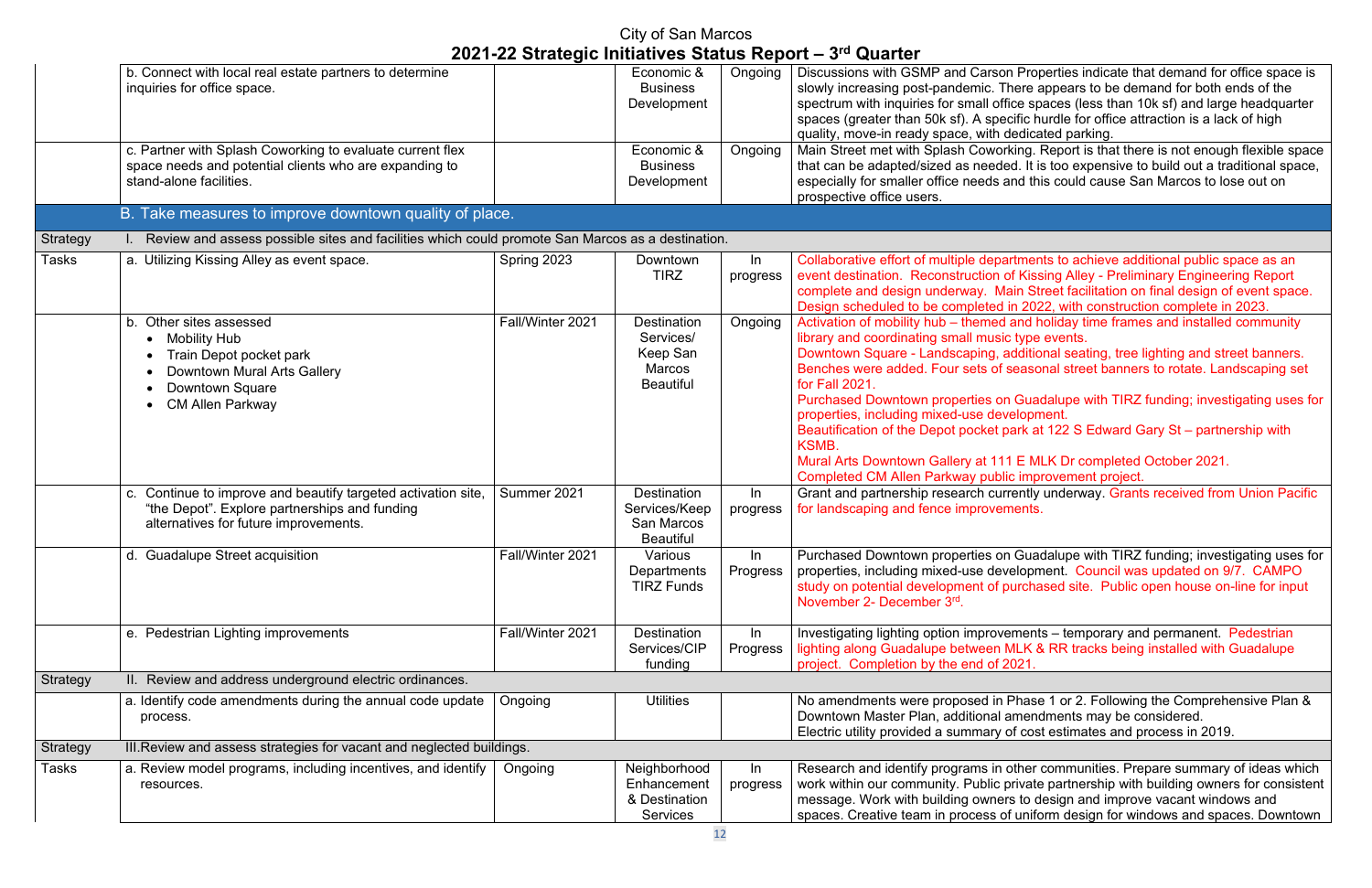s It' project - installed the first sets of panels at three of locations.

hop June 2021 to learn best practices from other

#### w vacant building beautification initiative, was

Inds and Guidelines were approved in March 2021. s for code amendments.

ation of the property, assessing safety concerns of ing costs to prepare the site for redevelopment. Other wever, the actions listed preclude alternative use.

ation plan executed. Various departments.

gh public and private funding sources. Scheduled nance in public areas.

ading all departments and stakeholders to

ercent match. Staff is preparing promotion. Currently, is for media purchases only. The new CVB website mall businesses who do not currently have websites, king with downtown businesses in this area.

ermine how to allocate staffing effectively to mitigate rea while ensuring the rest of the areas of the City are idge and Interim Chief Dixon are working on a plan fficers in the downtown area working alongside SMPD taffed the downtown unit with a Sergeant, Corporal, unit works to mitigate criminal activity. They also ng for the bars in the downtown district. The staffing ated to other parts of the city to remain in their patrol

|                 |                                                                                                                                                       |                       |                                                                 |                | 2021-22 Strategic militatives Status Report = $3^{\circ}$ Quarter                                                                                                                                                                                                                                                                  |
|-----------------|-------------------------------------------------------------------------------------------------------------------------------------------------------|-----------------------|-----------------------------------------------------------------|----------------|------------------------------------------------------------------------------------------------------------------------------------------------------------------------------------------------------------------------------------------------------------------------------------------------------------------------------------|
|                 |                                                                                                                                                       |                       |                                                                 |                | Committee for review. 'Legend Has<br>locations. Creating a walking tour o<br><b>Hosted Vacancy Abatement Works</b><br>cities.<br>The Downtown Mural Gallery, a net                                                                                                                                                                 |
|                 |                                                                                                                                                       |                       |                                                                 |                | installed on October 22.                                                                                                                                                                                                                                                                                                           |
|                 | b. Propose Code amendments during the annual code<br>update process, including the property maintenance code.                                         | Ongoing               | Neighborhood<br>Enhancement<br>& Destination<br><b>Services</b> | In<br>Progress | <b>Updated Downtown Design Standa</b><br>Staff considering recommendations                                                                                                                                                                                                                                                         |
|                 | c. Identify possible options to maintain health and safety,<br>including inspections.                                                                 |                       | Neighborhood<br>Enhancement<br>& Destination<br><b>Services</b> |                |                                                                                                                                                                                                                                                                                                                                    |
|                 | d. Investigate mixed-use development for Downtown<br>properties acquired through TIRZ funding.                                                        |                       | <b>Destination</b><br><b>Services</b>                           |                | Staff is monitoring known contamin<br>the current buildings, and researchi<br>interim uses were investigated; hov                                                                                                                                                                                                                  |
| <b>Strategy</b> | IV. Identify strategic locations for streetscape and infrastructure improvements and identify funding options.                                        |                       |                                                                 |                |                                                                                                                                                                                                                                                                                                                                    |
|                 | a. Develop an interim maintenance and beautification plan<br>and coordinate efforts amongst stakeholders.                                             | Ongoing               | Neighborhood<br>Enhancement                                     | In<br>progress | Maintenance responsibility coordina                                                                                                                                                                                                                                                                                                |
|                 | b. Explore the long-term solutions for beautification plan and<br>maintenance including a downtown management district<br>with downtown stakeholders. | Ongoing               | Neighborhood<br>Enhancement                                     | In<br>progress | Researching funding options throug<br>seasonal beautification and mainter                                                                                                                                                                                                                                                          |
|                 | c. Align organizational resources to achieve desired<br>outcomes through the budget process.                                                          | Winter/Spring<br>2021 | Neighborhood<br>Enhancement                                     |                | Submission of completed plan inclu<br>administration for FY2022 funding.                                                                                                                                                                                                                                                           |
| Strategy        | V. Identify advertising opportunities with area stakeholders to highlight city attractions.                                                           |                       |                                                                 |                |                                                                                                                                                                                                                                                                                                                                    |
|                 | a. Downtown Advertising Coop                                                                                                                          | FY2022                |                                                                 |                | CVB/Main St   Ongoing   \$20,000 available for FY22. Fifty pe<br>the Downtown CoMarketing Fund is<br>provides assistance and links for sr<br>and Main Street has also been wor                                                                                                                                                     |
| <b>Strategy</b> | VI. Continue working with Texas State University Police regarding Downtown Patrols.                                                                   |                       |                                                                 |                |                                                                                                                                                                                                                                                                                                                                    |
|                 | a. Continue working with Texas State University Police<br>regarding Downtown Patrols                                                                  |                       | Police                                                          | Ongoing        | Chief Standridge continues to deter<br>criminal activity in the Downtown ar<br>adequately covered. Chief Standrid<br>that would allocate TX State PD Of<br>Officers. As of July 2021, SMPD st<br>and three officers. The downtown i<br>conducted fake identification trainin<br>of the unit allowed resources dedica<br>districts. |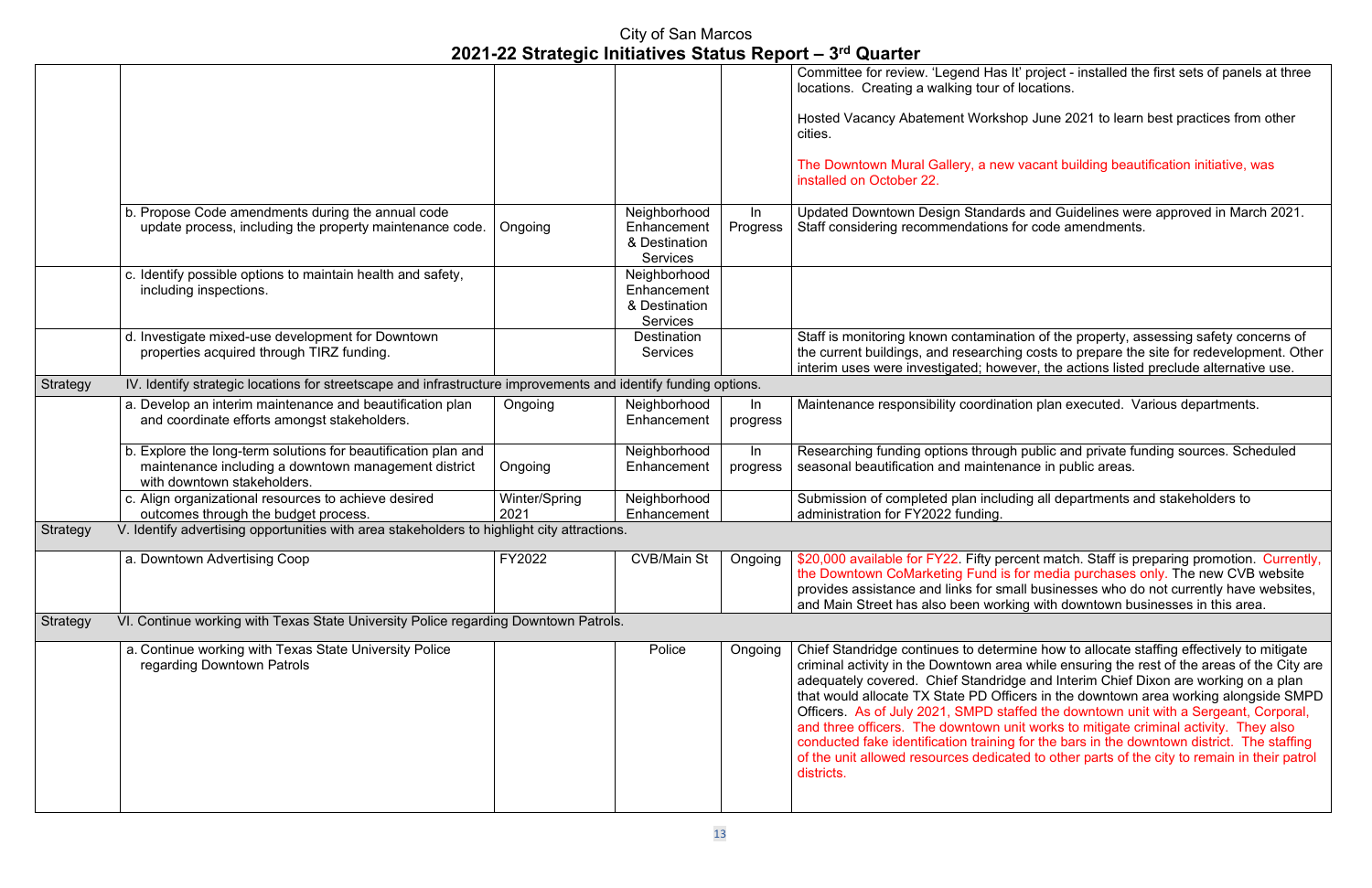the City Manager's Office to create VCCR – Violent This program will be multi-faceted and involve g downtown businesses (daytime and nighttime). In initial meeting with a multitude of community unity stakeholders were formed. They were given on various ways to respond to violent crime outside of ally, the PD has nearly completed research on qunshot detection system. The PD will seek TIRZ Itimately approved. This process is ongoing as the  $\alpha$  a system to meet our needs that will work with the e. A gunshot detection system will not be cost  $e$ ek the purchase of (8) cameras that will be

ouncil in December 2018. Recruitment pending Parking Implementation Plan and enabling

ndation resolution from of the Parking Advisory Board

ultimodal Parking Initiatives Manager (when position parking management firm.

Interation Future Pending Advisory Board relation resolution from of the Parking Advisory Board

auest, staff has been in discussions with three ent(s) for subsidized downtown employee parking

|          |                                                                                                    |                                                                |                                            |                | Chief Standridge has worked with tl<br>Crime Comprehensive Response. 7<br>numerous subcommittees, including<br>July 2021, the department held the<br>partners. Subcommittees of commi<br>tasks to research and collect data o<br>traditional police methods. Addition<br>downtown camera systems and a g<br>funding for any solutions that are ul<br>department is attempting to identify<br>City's current network infrastructure<br>feasible, but the Department will se<br>strategically located. |
|----------|----------------------------------------------------------------------------------------------------|----------------------------------------------------------------|--------------------------------------------|----------------|------------------------------------------------------------------------------------------------------------------------------------------------------------------------------------------------------------------------------------------------------------------------------------------------------------------------------------------------------------------------------------------------------------------------------------------------------------------------------------------------------|
|          | C. Accessibility to and within the downtown.                                                       |                                                                |                                            |                |                                                                                                                                                                                                                                                                                                                                                                                                                                                                                                      |
| Strategy | I. Approve and implement the Parking Management Plan.                                              |                                                                |                                            |                |                                                                                                                                                                                                                                                                                                                                                                                                                                                                                                      |
| Tasks    | a. Hire Multimodal Parking Initiatives Manager.                                                    | $TBD$ – funding<br>source                                      | Transit                                    | Future         | Budget amendment approved by co<br>Council approval of On-Street Paid<br>Ordinance.                                                                                                                                                                                                                                                                                                                                                                                                                  |
|          | b. Procure parking management technology (meters and<br>mobile app.).                              | Future                                                         | Transit                                    | Future         | Pending consensus and recommen<br>to City Council.                                                                                                                                                                                                                                                                                                                                                                                                                                                   |
|          | c. Create program branding and marketing campaign.                                                 | Future                                                         | Transit, 3rd<br>party parking<br>mgmt firm | Future         | This work will be coordinated by Mu<br>is filled) and performed by 3rd party                                                                                                                                                                                                                                                                                                                                                                                                                         |
|          | d. Initiate phased rollout of on-street paid parking.                                              | Future                                                         | Transit, 3rd<br>party parking<br>mgmt firm | Future         | Pending consensus and recommen<br>to City Council.                                                                                                                                                                                                                                                                                                                                                                                                                                                   |
|          | e. Negotiate off-street parking agreements with private<br>property owners and facilitate options. | As opportunities<br>arise                                      | Transit                                    | In<br>Progress | At the Parking Advisory Board's rec<br>property owners to arrange agreem<br>solutions.                                                                                                                                                                                                                                                                                                                                                                                                               |
|          | Partner with TXST to select a micro-mobility vendor, and<br>co-implement program.                  |                                                                | <b>Transit/Destina</b><br>tion Services    | Complete<br>d  |                                                                                                                                                                                                                                                                                                                                                                                                                                                                                                      |
|          | Implement electric cab circulator pilot program.<br>g.                                             | <b>Fall 2022</b>                                               | Transit/Destina<br>tion Services           | In<br>progress | Purchasing in progress.                                                                                                                                                                                                                                                                                                                                                                                                                                                                              |
|          | <b>FY 2021 Strategic Initiatives</b>                                                               | <b>Timeline/</b><br><b>Estimated</b><br><b>Completion Date</b> | <b>Budget \$ and</b><br><b>Resources</b>   | <b>Status</b>  | <b>Update Notes</b>                                                                                                                                                                                                                                                                                                                                                                                                                                                                                  |
|          | <b>SUSTAINABILITY</b>                                                                              |                                                                |                                            |                |                                                                                                                                                                                                                                                                                                                                                                                                                                                                                                      |
|          | • To develop a baseline of sustainability performance measures.                                    |                                                                |                                            |                |                                                                                                                                                                                                                                                                                                                                                                                                                                                                                                      |
|          | • Promote sustainability practices throughout the community.                                       |                                                                |                                            |                |                                                                                                                                                                                                                                                                                                                                                                                                                                                                                                      |

| Outcome(s) |                                                                                               |  |  |  |
|------------|-----------------------------------------------------------------------------------------------|--|--|--|
|            |                                                                                               |  |  |  |
|            | ↑ • Determine strategies to incorporate sustainability into City construction and operations. |  |  |  |
|            |                                                                                               |  |  |  |

• Develop economic development and procurement policies to encourage sustainability for businesses that work with the City.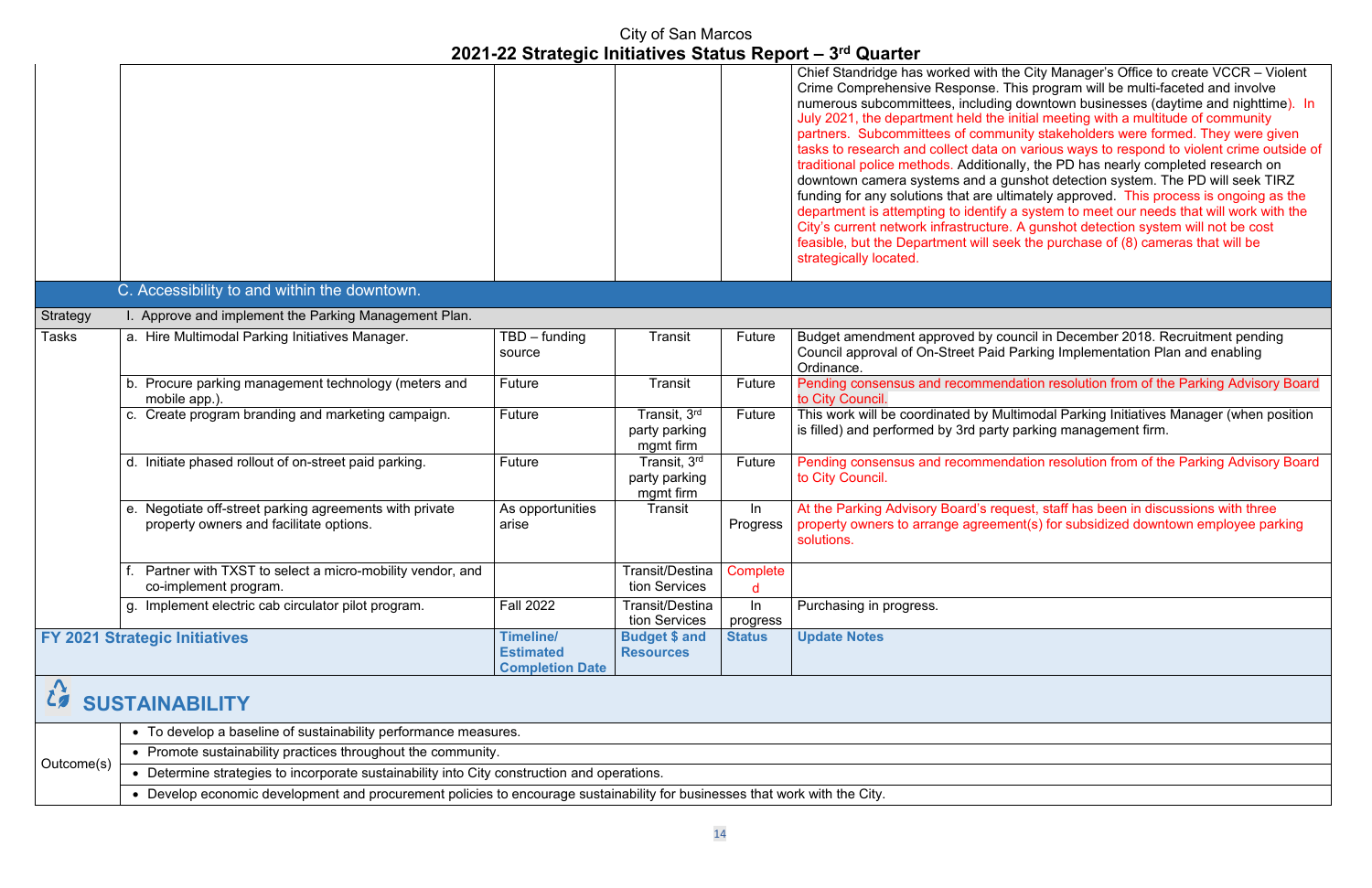#### other Texas communities that have sustainability

b. Identify and Texas State Office of Sustainability have all ed favorably to the City's sustainability initiative. s held between the Sustainability Committee and a more coordinated effort between partners.

ble San Marcos, Betsey Robertson, Gabrielle Moore, River Foundation, and a representative from the ty Office.

Sustainability Plan but are planning to develop one. st task force of stakeholders.

ers met to discuss topics of interest in the community.

een Business award for the past few years. They are y and they'll host quarterly/bimonthly lunch and

#### Amy Thomaides about Resource Recovery. Tyler about the renewable credit program early in 2022.

ly an audit as much as a review of water and electric neral recommendations, many of which we are pancy sensors, plumbing). Utilities and Public Works steps.

dy be conducted to determine cost/benefit status of d Public Works are coordinating on additional next

estion if American Rescue Plan funds could be used st define the scope of work of the consultants to e expense. Pre-project development costs are an ay fall under; however, the only infrastructure ble under the ARP funds are water, wastewater and structure projects (including pre-project costs) could frevenue loss" in out years, but at this time 2020 did we did not include with the initial \$9M allocation.

are posted monthly on FB. oting all things sustainable, including city programs. y website that includes the sustainable features of the

|                 | A. Develop a baseline of sustainability performance measures.                                                                                                                                                                                                                        |            |                                                                       |                             |                                                                                                                                                                                                                                                                                                                                                         |
|-----------------|--------------------------------------------------------------------------------------------------------------------------------------------------------------------------------------------------------------------------------------------------------------------------------------|------------|-----------------------------------------------------------------------|-----------------------------|---------------------------------------------------------------------------------------------------------------------------------------------------------------------------------------------------------------------------------------------------------------------------------------------------------------------------------------------------------|
| <b>Strategy</b> | I. Work with Texas State University and other Texas communities to assess their sustainability programs.                                                                                                                                                                             |            |                                                                       |                             |                                                                                                                                                                                                                                                                                                                                                         |
| <b>Tasks</b>    | a. Current organizations available (Cost - initial staff time to<br>analyze and hold meeting 2X per year)                                                                                                                                                                            |            | <b>Utilities</b>                                                      | $\ln$<br>progress           | Utilities staff has compiled a list of o<br>programs.                                                                                                                                                                                                                                                                                                   |
|                 | b. Identify City and local stakeholders                                                                                                                                                                                                                                              | Sept. 2020 | <b>Utilities</b>                                                      | Complete                    | SMRF, SSM, SM Greenbelt Allianc<br>been contacted and have responde<br>November 18, 2020: A meeting was<br>local stakeholders to work towards<br>Attendees included staff, Sustainab<br>Virginia Condie of the San Marcos<br><b>Texas State University Sustainabilit</b><br>TxState does not currently have a \$<br>SSM submitted letter offering to ho |
|                 | c. Conduct networking opportunities                                                                                                                                                                                                                                                  | <b>TBD</b> | Utilities/<br>Neighborhood<br><b>Services</b>                         | Ongoing                     | In November 2020, local stakehold<br>The Chamber has distributed a Gre<br>starting Committee meetings in July<br>learns.<br>November - Lunch and Learn with<br>Hjorth is also scheduled to present                                                                                                                                                      |
| Strategy        | II. Consider if a consultant is necessary in order to determine the baseline of sustainability measures.                                                                                                                                                                             |            |                                                                       |                             |                                                                                                                                                                                                                                                                                                                                                         |
| Tasks           | a. Data collection for usage (Cost - initial staff time to<br>analyze and public outreach components).<br>- Water, electric, fossil fuels, renewables (high view<br>snapshot guesstimates)<br>- City Facilities<br>- Residential (public outreach)<br>- Commercial (public outreach) | <b>TBD</b> | <b>Public Works</b><br>&<br>Conservation,<br>Utilities (3Q<br>update) | In<br>Progress<br>(partial) | Because of COVID this wasn't reall<br>consumption. There were some get<br>already implementing (LEDs, occup<br>are coordinating on additional next                                                                                                                                                                                                      |
|                 | b. Possible Cost-Benefit analysis<br>- Consider a means to evaluate upfront expenses<br>compared to overall savings<br>- Include quality of life in financial calculations                                                                                                           | <b>TBD</b> | Facilities,<br>Utilities (3Q<br>update)                               | $\ln$<br>Progress           | SECO recommends additional stud<br>potential improvements. Utilities an<br>steps.                                                                                                                                                                                                                                                                       |
|                 | c. Consultant (Cost - probably between \$50k-100k)<br>- Coordinate data collection (or by staff)<br>- Plan roll out of reduction programs<br>- Public Outreach<br>- Potentially identify need for full time position after<br>observing roll out success metrics.                    | <b>TBD</b> | Utilities &<br>Consultant                                             |                             | Budget issue - In regard to the que<br>to pay for this, we would need to fir<br>determine what would be an eligible<br>allowable cost which consultants m<br>projects that are specifically allowal<br>broadband projects. All other infras<br>be funded IF we are able to justify "<br>not see a revenue loss; hence why                               |
|                 | B. Promote sustainability practices throughout the community.                                                                                                                                                                                                                        |            |                                                                       |                             |                                                                                                                                                                                                                                                                                                                                                         |
| <b>Strategy</b> | I. Increase public education and outreach of City's conservation and sustainability efforts, including available rebates.                                                                                                                                                            |            |                                                                       |                             |                                                                                                                                                                                                                                                                                                                                                         |
| Tasks           | a. Increase use of social media such as Facebook to<br>promote environmental programs; add environmental<br>programs to FB schedule.                                                                                                                                                 | Ongoing    | Utilities &<br>Communication<br>S                                     | Ongoing                     | Water and energy rebate programs<br>KSMB: new Facebook page: promo<br>The Library has added a link to City                                                                                                                                                                                                                                              |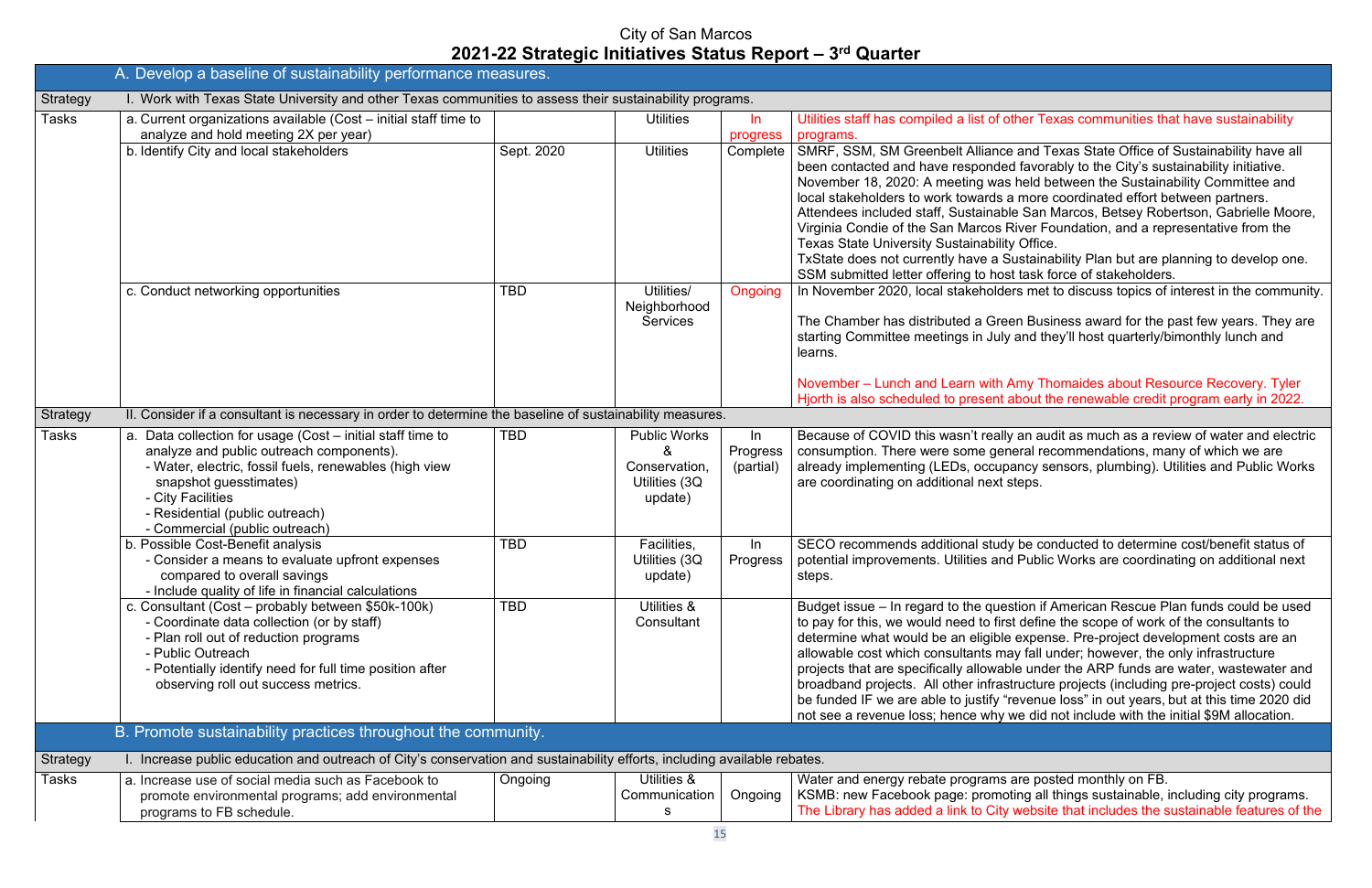as been installed and a children's program called ming about preserving and respecting natural a seed library in the children's courtyard and it will ngage with the library and learn about gardening. y-Sustainability-Feres

d recycling info with receptacles. Anti-idling vehicle nt. No idling posters are being hung in City facility nstalled in City yards/facilities. No idling windshield een printed and are ready for distribution. A short d to new employee orientation and will include info on er conservation. Safety tailgates will add information. ld work.

ability training into the onboarding training for all

Ive been provided to SMCISD and SMA for review. nks program would work better with  $4^{\text{th}}$  grade and has hers to review; 35 kits are on order. Library has it is more suitable for in-school instruction than for

arning, hands on learning was postponed throughout  $\epsilon$  staff has reached out to SMCISD to offer the year and is awaiting a response.

nt opportunities via State, Federal or private funding o have a development plan in place first to be adopted we will begin work on our Open Space will provide guidance on the design and our natural areas and will make us even more ınities.

elated to our adopted Council Legislative Guiding als provided written and spoken testimony in support d affect our residents and taxpayers. Will continue to called by the Governor for later in 2021. Hayden

eet Improvements to on-system roadway. TxDOT d positive culture to look at safety. Not related to  $\overline{T}$  being open to local change is recent adoption of xDOT plastic mat found impacting creek wildlife. ed on 10/19/21. Currently working on Victory each out to neighborhoods (Ranch Road 12 g issues in order to add those who may wish to be astle Hill neighborhood to schedule a meeting to der to implement a roadway diet to reduce from 4 to 2

|          |                                                                                                                                                                                                       |            |                     |                 | new library. Educational signage ha<br><b>Growing Up Wild provides program</b><br>resources. The library has installed<br>provide a new for the community er<br>http://sanmarcostx.gov/3471/Librar                                                                                                                    |
|----------|-------------------------------------------------------------------------------------------------------------------------------------------------------------------------------------------------------|------------|---------------------|-----------------|-----------------------------------------------------------------------------------------------------------------------------------------------------------------------------------------------------------------------------------------------------------------------------------------------------------------------|
|          | b. Evaluate optional or mandatory training on<br>sustainability (anti-idling, recycling, etc) for City staff.                                                                                         | Aug. 2020  | <b>Utilities</b>    | Complete        | Currently have poster programs an<br>stickers/signage under developmer<br>breakrooms and signage is being in<br>stickers for all City vehicles have be<br>sustainability section is being adde<br>no idling, recycling and energy/wate<br>on sustainability items related to fie<br>2021: HR has incorporated sustain |
|          | c. Discuss with school district increased use of<br>environmental curriculum (such as Learning to be<br>WaterWise Outdoors program which is currently<br>offered to teachers and funded by the City). | Sept. 2021 | <b>Utilities</b>    | Ongoing         | employees.<br>Sample WaterWise Outdoor kits ha<br>SMCISD curriculum coordinator thi<br>requested kits for all 4 <sup>th</sup> grade teacl<br>reviewed program and determined<br>Library programming.                                                                                                                  |
|          |                                                                                                                                                                                                       |            |                     |                 | Given the pandemic and remote lea<br>the 2020-2021 school year. Utilities<br>program for the 2021-2022 school                                                                                                                                                                                                         |
|          | d. Assess funding levels for green space/trails and<br>provide additional education.                                                                                                                  |            | Parks & CIP         |                 | As PARD continues to look for grar<br>sources, it will be important for us t<br>successful. Once the FY22 CIP is<br>Development Plan. This document<br>development of trail systems within<br>attractive for future funding opportu                                                                                   |
| Strategy | II. Consider tenets of Slow Streets.                                                                                                                                                                  |            |                     |                 |                                                                                                                                                                                                                                                                                                                       |
| Tasks    | a. Monitor potential State legislation.                                                                                                                                                               |            | Communication<br>s  | In.<br>progress | Monitored progress of legislation re<br>Principles. Staff and elected officia<br>of or in opposition to bills that would<br>participate in Special Session to be<br>update for 3Q                                                                                                                                     |
|          | b. Work with the Texas Department of Transportation to<br>include aspects in projects within the City.                                                                                                |            | Engineering         | Ongoing         | <b>TxDOT approval of Guadalupe Stre</b><br>adoption of Vision Zero has created<br>Slow Streets but example of TxDO<br>local seed blanket standard after T                                                                                                                                                             |
|          | c. Implement 25 MPH speed limits in qualifying<br>neighborhoods                                                                                                                                       | Ongoing    | <b>Public Works</b> | In<br>Progress  | Forest Hills Neighborhood complete<br>Gardens Neighborhood. Staff will re<br>specifically) that have had speeding<br>included. Currently working with C<br>discuss Craddock Street area in or                                                                                                                         |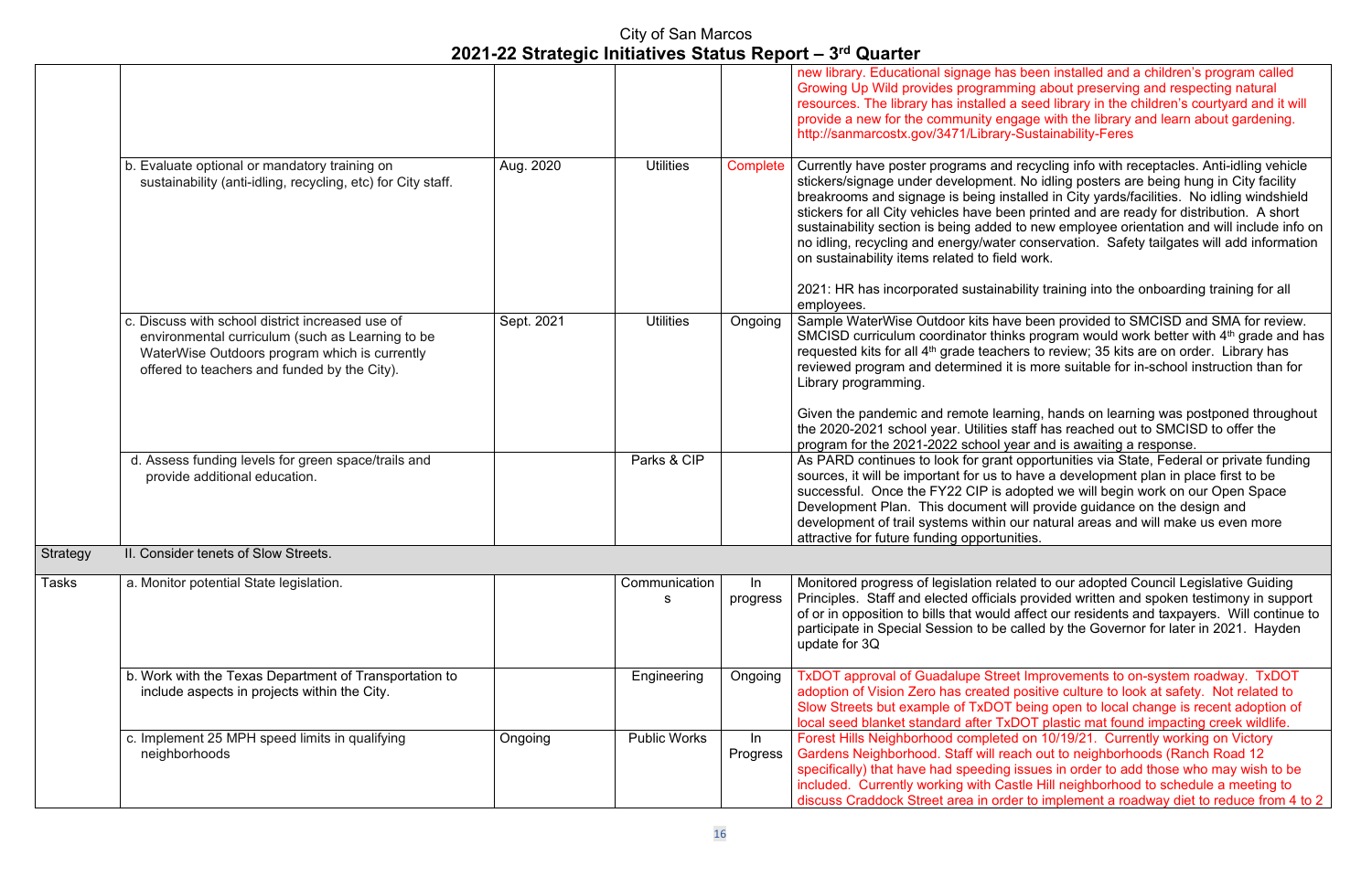lanes Neighborhood, Heritage Historical District, and

Inde Sustainability page: /Sustainability. It's linked to the Historic Preservation

ng the keeping of two miniature goats brought forward Enhancement. Approved by City Council May 2021. revision with estimated completion summer 2021. The oting urban farming education through workshop

2020 to encourage replacement of turf grass with as xeriscape beds. The Water Department also has a core aeration, compost application, and mulch tewardship program will be launched in Summer de rewrite. Neighborhood Enhancement has , and how this will program will mesh. The City's Community Enhancement Specialist to put this nformation will be released by the end of the summer.

ated to include Low Impact Development Practices; ed to regulate approved products used in CIP/PCIP e design checklist from the Sustainable Infrastructure to project scoping checklist to aid staff during the improvement projects. Those qualities include: will be consistent within the community and seek to

refable or underserved areas.

projects will be designed to protect our environment nge.

cts will engage stakeholders during design and d develop project consent.

 $\nu$ eness – CIP projects will provide value for the

hetal of The San Marcos Capital Improvement ancial responsibility, strategic planning and

ent within Stormwater Technical Manual occur tified. Current efforts on design and use of Alley project.

fice (SECO) conducted an energy audit of City ment Facility. Report delivered to City in September aluation.

|                 |                                                                                                                            |               |                    |          | lanes and increase bike lanes. Dunbar                                             |
|-----------------|----------------------------------------------------------------------------------------------------------------------------|---------------|--------------------|----------|-----------------------------------------------------------------------------------|
| <b>Strategy</b> | III. Include historic preservation as a component.                                                                         |               |                    |          | Belvin Historical District are completed.                                         |
|                 |                                                                                                                            |               |                    |          |                                                                                   |
| Tasks           | a. Add a link to the City's Historic Preservation Program                                                                  | January 2021  | <b>PADS</b>        | Complete | Historic Preservation is now live on the                                          |
|                 | from the Sustainability webpage                                                                                            |               |                    |          | https://www.sanmarcostx.gov/3276/Sus                                              |
|                 | III. Investigate potential options for landscaping and green space.                                                        |               |                    |          | page under Planning.                                                              |
| <b>Strategy</b> |                                                                                                                            |               |                    |          |                                                                                   |
| Tasks           | a. Promote local farming, including education and                                                                          | Winter/Spring | Neighborhood       | Ongoing  | Code amendment approved allowing th                                               |
|                 | allowing urban farming in front yards.                                                                                     | 2022          | Services &         |          | for consideration by Neighborhood Enh                                             |
|                 |                                                                                                                            |               | <b>Planning</b>    |          | Urban farming is undergoing code revis                                            |
|                 |                                                                                                                            |               |                    |          | City horticulturalist will begin promoting<br>during late winter 2022.            |
|                 | b. Explore a xeriscaping program for existing                                                                              |               | <b>Utilities</b>   | Ongoing  | Grass Rebate Removal program in 202                                               |
|                 | development.                                                                                                               |               | Neighborhood       |          | less water intensive materials such as x                                          |
|                 |                                                                                                                            |               | Enhancement        |          | a soil saver rebate that encourages cor                                           |
|                 |                                                                                                                            |               | $(3Q$ update)      |          | application. The Certified Habitat Stewa                                          |
|                 |                                                                                                                            |               |                    |          | 2021 and is also included in the Code r<br>discussed the Code, new revisions, and |
|                 |                                                                                                                            |               |                    |          | Horticulturalist is working with our Com                                          |
|                 |                                                                                                                            |               |                    |          | information on our webpage. This inforr                                           |
|                 | C. Determine strategies to incorporate sustainability into City construction and operations                                |               |                    |          |                                                                                   |
|                 | I. Implement sustainable infrastructure solutions in the City's capital improvement program efforts.                       |               |                    |          |                                                                                   |
| <b>Strategy</b> |                                                                                                                            | Jan. 2021     |                    |          |                                                                                   |
| Tasks           | a. Develop design guidelines/checklist for use in evaluation<br>of project scopes                                          |               | Engineering        | Complete | Stormwater Technical Manual updated<br>annual standard product list updated to    |
|                 |                                                                                                                            |               |                    |          | projects for quality & longevity. The de                                          |
|                 |                                                                                                                            |               |                    |          | Qualities has been incorporated into pre                                          |
|                 |                                                                                                                            |               |                    |          | design and construction of capital impro                                          |
|                 |                                                                                                                            |               |                    |          | • Benefit Sharing - CIP projects will b                                           |
|                 |                                                                                                                            |               |                    |          | remove impediments within vulneral                                                |
|                 |                                                                                                                            |               |                    |          | • Environmental Resilience $-$ CIP pro                                            |
|                 |                                                                                                                            |               |                    |          | and for resiliency to climate change.<br>• Social Acceptability – CIP projects v  |
|                 |                                                                                                                            |               |                    |          | construction to listen, inform, and de                                            |
|                 |                                                                                                                            |               |                    |          | • Economic & Institutional Effectivene                                            |
|                 |                                                                                                                            |               |                    |          | current and long term investment.                                                 |
|                 |                                                                                                                            |               |                    |          | • Future Proofing & Strategic Planning                                            |
|                 |                                                                                                                            |               |                    |          | Program will be based upon financia                                               |
|                 |                                                                                                                            |               |                    |          | stewardship of City assets.                                                       |
|                 | b. Develop pattern book of sustainable solutions                                                                           | Jan. 2021     | Engineering        | Ongoing  | Updates to Low Impact Development w<br>annually and as new tools are identified   |
|                 |                                                                                                                            |               |                    |          | permeable pavers with the Kissing Allet                                           |
| Strategy        | II. Develop a formal Building Design Standard for municipal buildings or design elements that reduce resource consumption. |               |                    |          |                                                                                   |
| Tasks           | a. Investigate opportunities for resource reduction in existing                                                            | Ongoing       | <b>SECO/Public</b> |          | The State Energy Conservation Office                                              |
|                 | municipal buildings                                                                                                        |               | Works              | Complete | facilities and the Wastewater Treatmen                                            |
|                 |                                                                                                                            |               |                    |          | 2020. Recommendations under evalua                                                |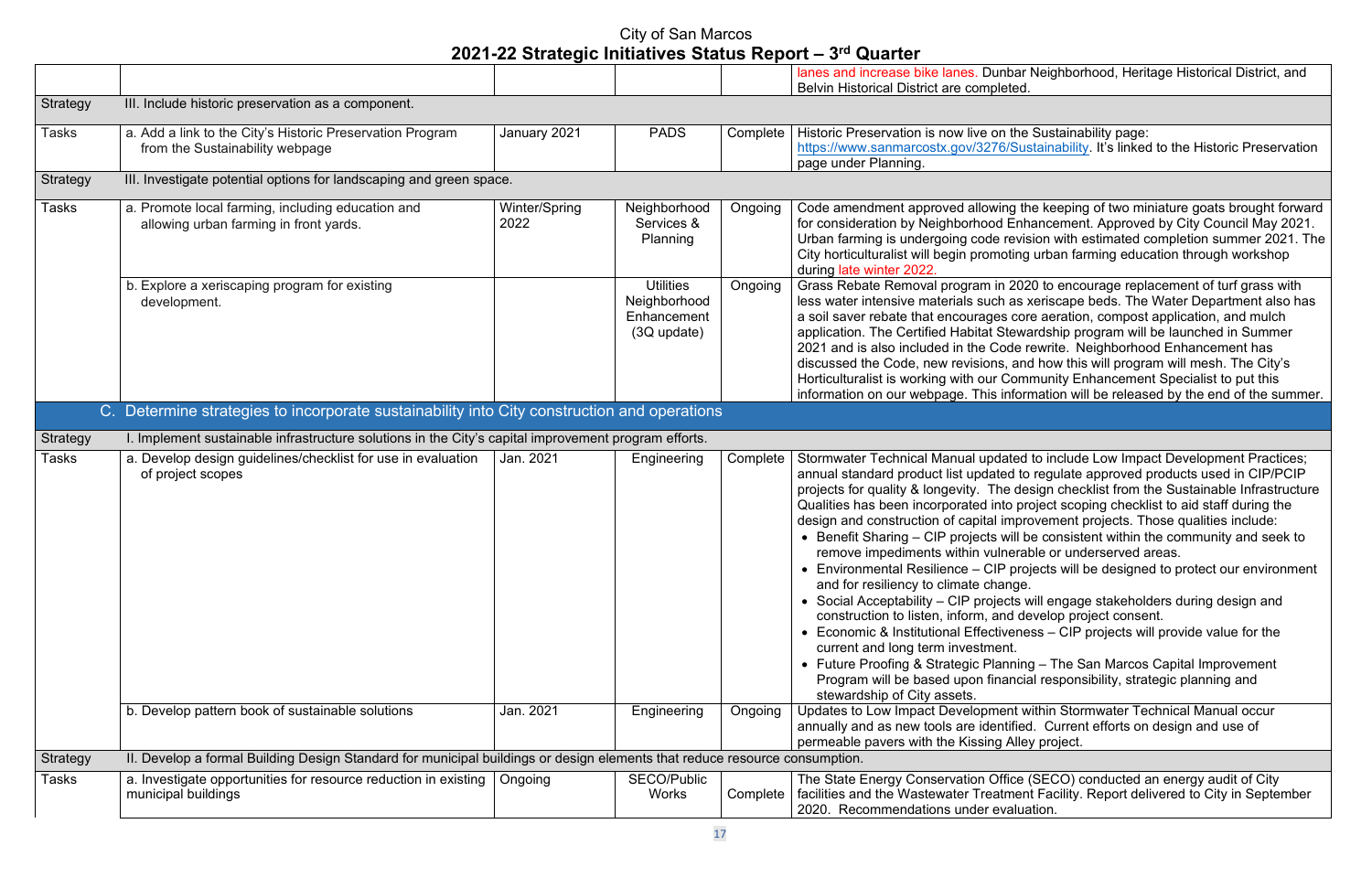nstallation of rainwater harvesting systems at new be used for irrigation and for community ill also be installed on Utility Bldg. and Warehouse at novation includes upgrade to LED lighting fixtures. D lighting and high efficiency HVAC systems. Future is will include highly reflective roof treatments, low E cess HVAC controls. Recent City Hall improvements JV-C air plenum upgrade to improve air quality, and

e complete in October 2021. We will need a year or nalysis on how an electric TOU rate could be made e for the utility.

May 2021. Established account with ERCOT, defined tial 500 RECs, set REC rate, established utility bill rges, established General Ledger accounts and fizen's Utility Advisory Board in Jan 2021 and Council UAB feedback. Enrollment began May 1, 2021 and

hods of bill stuffers (electronic and paper depending dates, social pages, newspaper press release, etc. ram in our summer student rush for new connections. fall and consider a second campaign as needed that are already planned).

ed over time, by which we mean every 6-12 months to pricing. The inputs into that are include costs to and to have sufficient reserves of both RECs and cash  $t$  the RECs themselves which has the highest impact, alware must be 100% self-funded.

athered examples of various policies that prohibit es and other SUPs. Neighborhood Enhancement opic. COVID and safety concerns did play a factor on

ed cost; \$700-\$2900 for standard water fountain and e fill. Bottle fill types are specified for new facilities,  $\alpha$ . Activity Center and Library have water bottle fill untains required to have same feature.

eived the following grants: ate multifamily recycle practices

|                 |                                                                                                                         |            | City of San Marcos                                                       |                   |                                                                                                                                                                                                                                                                                                                                                                                                                                                                                                                                                                                                                                                                  |
|-----------------|-------------------------------------------------------------------------------------------------------------------------|------------|--------------------------------------------------------------------------|-------------------|------------------------------------------------------------------------------------------------------------------------------------------------------------------------------------------------------------------------------------------------------------------------------------------------------------------------------------------------------------------------------------------------------------------------------------------------------------------------------------------------------------------------------------------------------------------------------------------------------------------------------------------------------------------|
|                 |                                                                                                                         |            |                                                                          |                   | 2021-22 Strategic Initiatives Status Report - 3rd Quarter                                                                                                                                                                                                                                                                                                                                                                                                                                                                                                                                                                                                        |
|                 | b. Implement design elements that reduce resource<br>consumption in new City construction                               | Ongoing    | Staff /<br>Jacobs                                                        | In<br>progress    | Public Services-Water is funding insta<br>Library and at new PS Building, to be<br>education/demonstration. Solar will a<br>new PS Building. Police facility renot<br>Future construction will include LED li<br>City facilities and facility renovations v<br>window treatments, and remote acces<br>include hard wire HVAC controls, UV-<br>building envelope penetration reseal.                                                                                                                                                                                                                                                                              |
| <b>Strategy</b> | III. Continue evaluation of alternate energy technologies and opportunities.                                            |            |                                                                          |                   |                                                                                                                                                                                                                                                                                                                                                                                                                                                                                                                                                                                                                                                                  |
| Tasks           | a. Research feasibility of community solar project or solar<br>supply inclusion in power portfolio.                     | Jan. 2021  | <b>Utilities</b>                                                         | Ongoing           | This is on ongoing effort by SMEU.                                                                                                                                                                                                                                                                                                                                                                                                                                                                                                                                                                                                                               |
|                 | b. Research feasibility of Time of Use (TOU) strategies (e.g.<br>education, billing)                                    | Jan. 2023  | <b>Utilities</b>                                                         | In<br>progress    | Required hardware upgrades will be o<br>more data before conducting the anal<br>attractive to customers and effective f                                                                                                                                                                                                                                                                                                                                                                                                                                                                                                                                          |
|                 | c. Evaluate offering customer's purchase of Renewable<br><b>Energy Credits (RECs)</b>                                   | Sept. 2020 | <b>Utilities</b>                                                         | Complete          | This program was implemented in Ma<br>LCRA as REC broker, acquired initial<br>changes to show elective REC charge<br>financial tracking. Presented to Citize<br>after receiving and incorporating CUA<br>outreach campaign is ongoing.<br>We initially used the traditional metho<br>on customer selection), website upda<br>We are also emphasizing the progran<br>We will evaluate enrollment in the fall<br>(beyond the recurring social posts tha<br>REC program costs will be evaluated<br>establish the upcoming enrollment pri<br>administer the program, and the need<br>to purchase REC's, and the cost of th<br>always bearing in mind that this progr |
| Strategy        | IV. Develop and implement programs for elimination of bottled water usage and other single use plastic products (SUPs). |            |                                                                          |                   |                                                                                                                                                                                                                                                                                                                                                                                                                                                                                                                                                                                                                                                                  |
| Tasks           | a. Research purchasing and/or personnel policies that<br>discourage or prohibit using City funds to purchase SUPs.      | Oct. 2020  | Utilities &<br>Neighborhood<br>Enhancement<br>Purchasing (3Q)<br>update) | $\ln$<br>progress | Utilities staff has researched and gath<br>purchase of single-use water bottles a<br>plans to meet with Utilities on this topi<br>halting this effort temporarily.                                                                                                                                                                                                                                                                                                                                                                                                                                                                                               |
|                 | b. Consider installing bottle fill/fountains in all City facilities.                                                    | Oct. 2020  | <b>Facilities</b>                                                        | In<br>progress    | Public Services staff has researched<br>\$1400-\$2400 for fountain with bottle f<br>and will be included in pattern book.<br>stations installed. All new water fount                                                                                                                                                                                                                                                                                                                                                                                                                                                                                             |
| <b>Strategy</b> | V. Research potential funding sources and revenues for sustainability initiative implementation                         |            |                                                                          |                   |                                                                                                                                                                                                                                                                                                                                                                                                                                                                                                                                                                                                                                                                  |
|                 | a. Grant application plan                                                                                               | <b>TBD</b> | Neighborhood<br>Enhancement                                              | Complete          | <b>Community Enhancement has receive</b><br>Recycling Partnership to evaluat                                                                                                                                                                                                                                                                                                                                                                                                                                                                                                                                                                                     |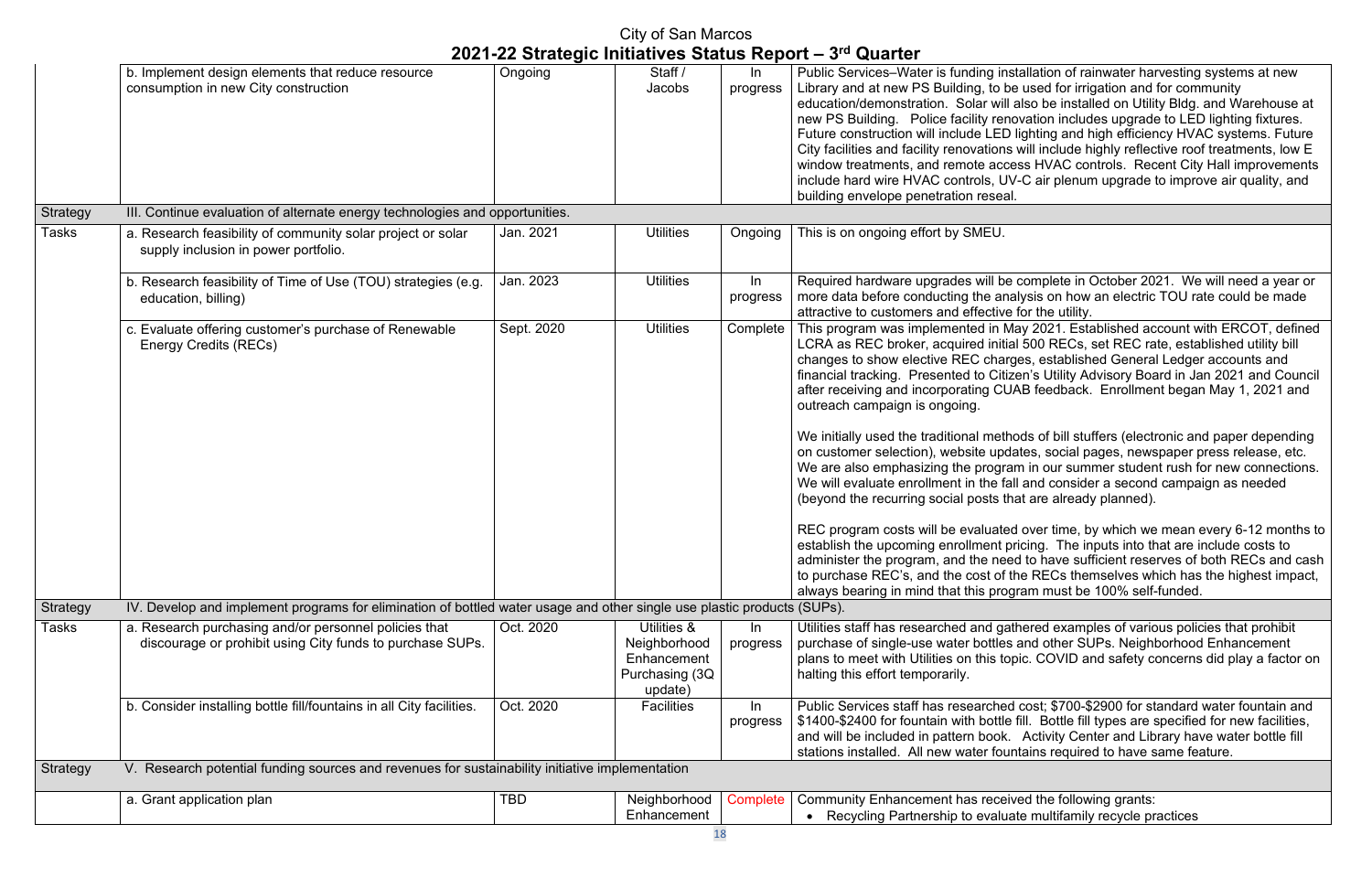#### cycling bin grant for desk side recycle and sidekick  $(need \, 3Q \, update)$

Souncil at the June 1, 2021, work session and ich as building materials, landscaping, electric part of the scoring matrix when a business is resented before City Council for consideration. sustainability are geared towards supporting small  $b$  D for green solutions (e.g. Small Business Innovation anology Transfer) and not for the installation or use of als. There is a possibility of future Federal funding isiness Green Recovery Fund, but this is not currently list of available grants related to sustainable or green ment webpage. Staff is also proposing a small  $s$  istainable business practices as part of the updated Policy which will be considered by City Council. s are in place for home and business for both water centives in place. Display examples for commercial ices. Grey water is regulated by TCEQ. Staff has rograms by other cities, they are typically done by the wernmental orgs/non-profits. Staff is talking with the I-encompassing sustainability award/marketing. rking with athletics to reduce waste/divert at sports

rograms: ash dumpsters at the Municipal complex breakrooms at Grant Harris, CIP/Planning, Utilities esting videos for City's new learning management

Purchasing Manager on policy to purchase recycled

|                 |                                                                                                                                                                                                                                                                                                    |                                                         |                                              |                            | State of Texas Alliance for Reo<br>trash; breakroom eco-stations                                                                                                                                                                                                                                                                                                    |
|-----------------|----------------------------------------------------------------------------------------------------------------------------------------------------------------------------------------------------------------------------------------------------------------------------------------------------|---------------------------------------------------------|----------------------------------------------|----------------------------|---------------------------------------------------------------------------------------------------------------------------------------------------------------------------------------------------------------------------------------------------------------------------------------------------------------------------------------------------------------------|
|                 | D. Determine economic development and procurement policies to encourage sustainability for businesses that work with the City.                                                                                                                                                                     |                                                         |                                              |                            |                                                                                                                                                                                                                                                                                                                                                                     |
| <b>Strategy</b> | I. Research and adopt policies encouraging sustainability in economic development. Resource grants for sustainability (\$30K-50K)                                                                                                                                                                  |                                                         |                                              |                            |                                                                                                                                                                                                                                                                                                                                                                     |
| <b>Tasks</b>    | a) Create a standard set of sustainable preferences for<br>developments and economic development projects.                                                                                                                                                                                         | Oct. 2021                                               | Economic &<br><b>Business</b><br>Development | In<br>progress             | Staff received feedback from City C<br>incorporated sustainability items su<br>vehicles, water reclamation, etc. as<br>seeking incentives. These will be pr                                                                                                                                                                                                         |
|                 | b) Resource Grants for sustainability (30k - 50K)<br>1. Focus on helping small businesses transition to<br>sustainable practices<br>- Work with Economic Development staff (City Staff time<br>needed)<br>- Installing solar, HVAC upgrades, windows, single use<br>plastic/to-go containers, etc. | <b>TBD</b>                                              | Economic &<br><b>Business</b><br>Development | In<br>progress             | The majority of existing grants for so<br>businesses that are engaged in R&<br><b>Research and Small Business Tech</b><br>environmentally-conscience materia<br>though a program like the Small Bu<br>an active program. Staff created a li<br>initiatives on the economic developi<br>reimbursement grant to promote su<br><b>Economic Development Incentive P</b> |
|                 | 2. Potential home/business conservation rebates<br>- Farmland, wildscape, urban farms, water collection, grey<br>water reclamation, etc.<br>- Possible awards and marketing for businesses and<br>maybe neighborhoods                                                                              | TBD                                                     | <b>Utilities</b>                             | In<br>progress/<br>ongoing | Conservation and efficiency rebates<br>and energy. Rainwater collection in<br>going in on Library and Public Servi<br>researched sustainability awards pr<br>sustainability department or non-go<br>Chamber of Commerce about an al                                                                                                                                 |
|                 | 3. Organizational partnerships and resources<br>- Matching grants<br>- Opportunities to use our marketing force to help (City<br>Staff time needed)<br>- Education, Outreach, Diversion bins                                                                                                       | TBD                                                     | Neighborhood<br><b>Services</b>              | $\ln$<br>progress          | <b>Community Enhancement is still wo</b><br>complexes.                                                                                                                                                                                                                                                                                                              |
| Strategy        | II. Consider policies incorporating sustainability in the procurement process and City operations                                                                                                                                                                                                  |                                                         |                                              |                            |                                                                                                                                                                                                                                                                                                                                                                     |
| <b>Tasks</b>    | a) Reduction projections (Cost - initial staff time to analyze)<br>- Cut back on obvious waste<br>- Paper purchasing, water bottles, color printing, single<br>use plastic, etc.<br>- Survey each office and ask where they think waste can<br>be reduced.                                         | Nov. 2020                                               | Finance &<br>Neighborhood<br><b>Services</b> | $\ln$<br>progress          | Resource Recovery is evaluating pr<br>Performing waste audits of tra<br>Compost has been added to b<br>Creating recycling and compo<br>system                                                                                                                                                                                                                       |
|                 |                                                                                                                                                                                                                                                                                                    |                                                         |                                              |                            | Resource Recovery will work with P<br>content products                                                                                                                                                                                                                                                                                                              |
|                 | <b>FY 2021 Strategic Initiatives</b>                                                                                                                                                                                                                                                               | Timeline/<br><b>Estimated</b><br><b>Completion Date</b> | <b>Budget \$ and</b><br><b>Resources</b>     | <b>Status</b>              | <b>Update Notes</b>                                                                                                                                                                                                                                                                                                                                                 |
|                 | <b>COVID Response</b>                                                                                                                                                                                                                                                                              |                                                         |                                              |                            |                                                                                                                                                                                                                                                                                                                                                                     |
|                 | • Assess needs and distribute up-to-date, accurate information to the public.                                                                                                                                                                                                                      |                                                         |                                              |                            |                                                                                                                                                                                                                                                                                                                                                                     |
| Outcome(s)      | • Continue search for resources and collaboration with local partners to address community needs.                                                                                                                                                                                                  |                                                         |                                              |                            |                                                                                                                                                                                                                                                                                                                                                                     |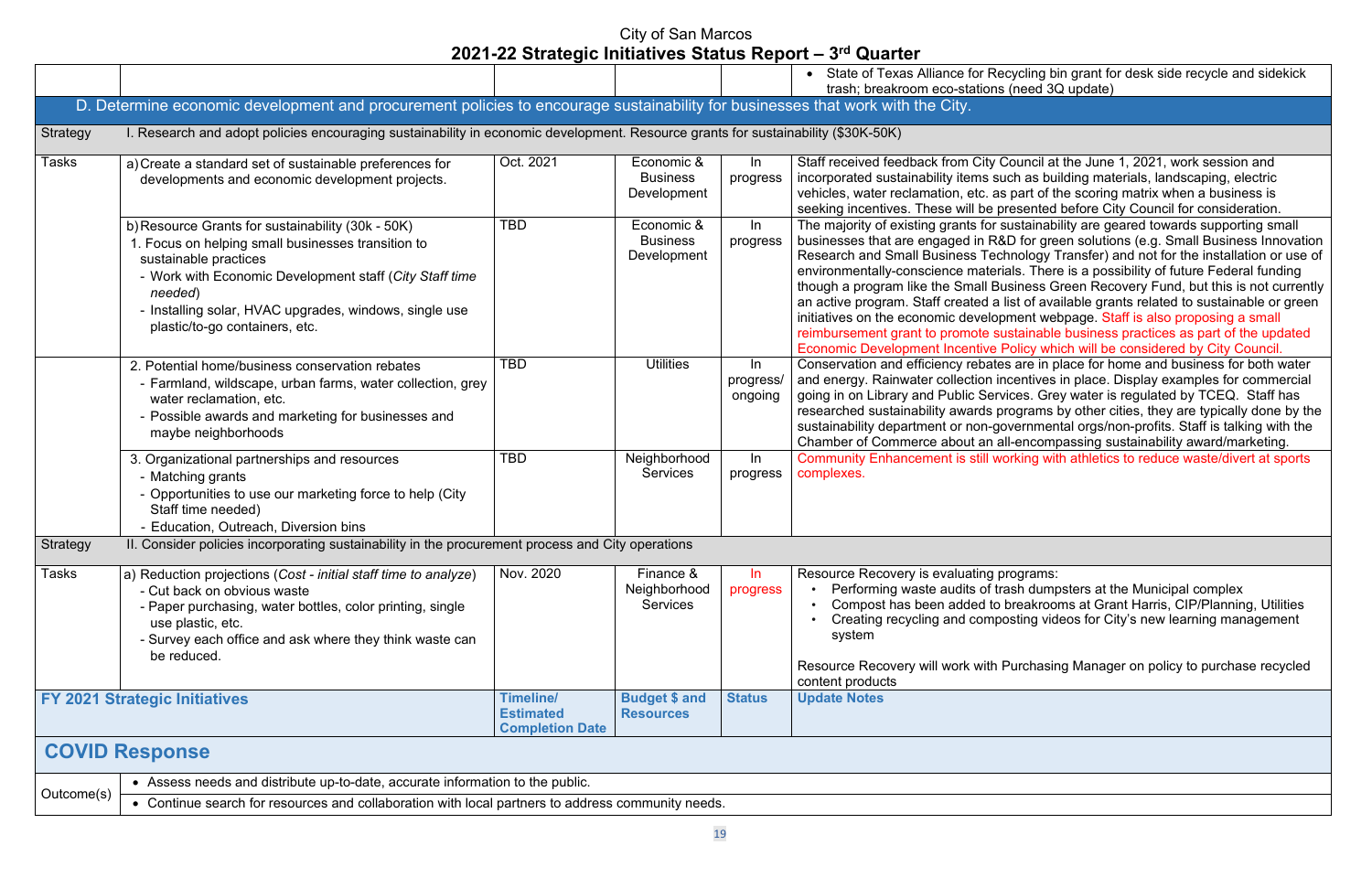continues to share important information related to an emphasis on equitable and inclusive outreach. than 75 posts have been made to the City's various ish and Spanish encouraging residents to get tions. The department continues to share updated basis and implemented best practices for responding dividuals on social media, to include correcting and trusted sources.

ve role in notifying the community of upcoming d in designing and distributing flyers to promote department partnered with SMCISD to design, print, ne safety, clinic locations, and COVID-19 testing n the school district and updated printed information n public-facing counters and public restrooms.

with COVID-19 vaccine and safety information and air ent cable channels. Videos recorded and publicized e Kaiser Foundation, were added to the cable rtly asked questions in both English and Spanish.

aploading a COVID update to the Council message ncorporated into Council meetings as a presentation

August 4 to increase vaccination outreach efforts and outreach plan that will be presented to Council. sent an employee to all employees and Council ng, appointments whenever possible. Telework is

urces sent vaccination information and COVID safety

Stephanie Reyes, initiated communication with cand Staff's commitment to keeping our community ary and is providing free testing.

Hays County Health Department and Office of h of the community vaccinated as possible. ion information links to the Hays County and Texas nt websites within videos shared across social media. how receive the Pfizer vaccine. e population age 12+: <del>53.75% 6</del>3.24%

pulation  $65+: 84.47\%$ 

|                 | A. Assess needs and distribute up-to-date, accurate information to the public.                                                |                       |                                                  |                |                                                                                                                                                                                                                                                                                                                                                                                                                                                                                                                                                                                                                                                                                                                                                                     |
|-----------------|-------------------------------------------------------------------------------------------------------------------------------|-----------------------|--------------------------------------------------|----------------|---------------------------------------------------------------------------------------------------------------------------------------------------------------------------------------------------------------------------------------------------------------------------------------------------------------------------------------------------------------------------------------------------------------------------------------------------------------------------------------------------------------------------------------------------------------------------------------------------------------------------------------------------------------------------------------------------------------------------------------------------------------------|
| <b>Strategy</b> | I. Monitor ongoing needs related to COVID response and recovery, including distribution of personal protective equipment.     |                       |                                                  |                |                                                                                                                                                                                                                                                                                                                                                                                                                                                                                                                                                                                                                                                                                                                                                                     |
| <b>Tasks</b>    | a. Work with local, state and federal partners to acquire<br>supplies and equipment needed to slow the spread of<br>COVID-19. | Spring/Summer<br>2021 | City Manager's<br>Office &<br>Communication<br>s | Complete       | The Communications Department cor<br>COVID-19 with the community with a<br>Between May 7 and Oct. 29, more that<br>social media channels in both English<br>vaccinated and take safety precaution<br>COVID-19 information on a weekly ba<br>to questions and comments from indi-<br>misinformation with links to reliable are<br>The department has played an active<br>vaccination clinics and has assisted in<br>upcoming events. Additionally, the de<br>and distribute flyers detailing vaccine<br>center locations to all families within t<br>in City facilities with an emphasis on position<br>Graphics have also been updated wit<br>continuously on the City's governmen<br>by a nationally renowned group, the h<br>channel lineup and answer frequently |
| Strategy        | II. Continue promoting resources available to residents in the community.                                                     |                       |                                                  |                |                                                                                                                                                                                                                                                                                                                                                                                                                                                                                                                                                                                                                                                                                                                                                                     |
| <b>Tasks</b>    | a. Optimize dashboard, provide routine updates to Council                                                                     |                       | City Manager's<br>Office & IT                    | Ongoing        | Beginning April 2021, Staff began upl<br>board. This update was originally inco<br>and update beginning in March 2020.<br>The COVID-19 Task Force met on Au<br>move closer to producing a written ou<br>On Friday, August 6, City Manager se<br>encouraging masks, social distancing<br>currently permitted in City policy.<br>On 8/6/21 Director of Human Resourd<br>protocols to all employees.<br>On 8/7/21 Assistant City Manager, St<br>Council regarding the Delta Variant a<br>safe. Curative is located at the Library                                                                                                                                                                                                                                      |
| Strategy        | III. Prepare for and facilitate vaccination rollout.                                                                          |                       |                                                  |                |                                                                                                                                                                                                                                                                                                                                                                                                                                                                                                                                                                                                                                                                                                                                                                     |
|                 | a. The San Marcos Fire Department continues to provide<br>personnel support at weekly vaccination clinics.                    | Ongoing               | City Manager's<br>Office &<br>Communication<br>s | In<br>progress | The City continues to work with the H<br>Emergency Services to get as much of<br>Communications included vaccination<br>Division of Emergency Management<br>- All people age 12 and older may not<br>- Fully vaccinated percentage of the p<br>- Fully vaccinated percentage of popu                                                                                                                                                                                                                                                                                                                                                                                                                                                                                |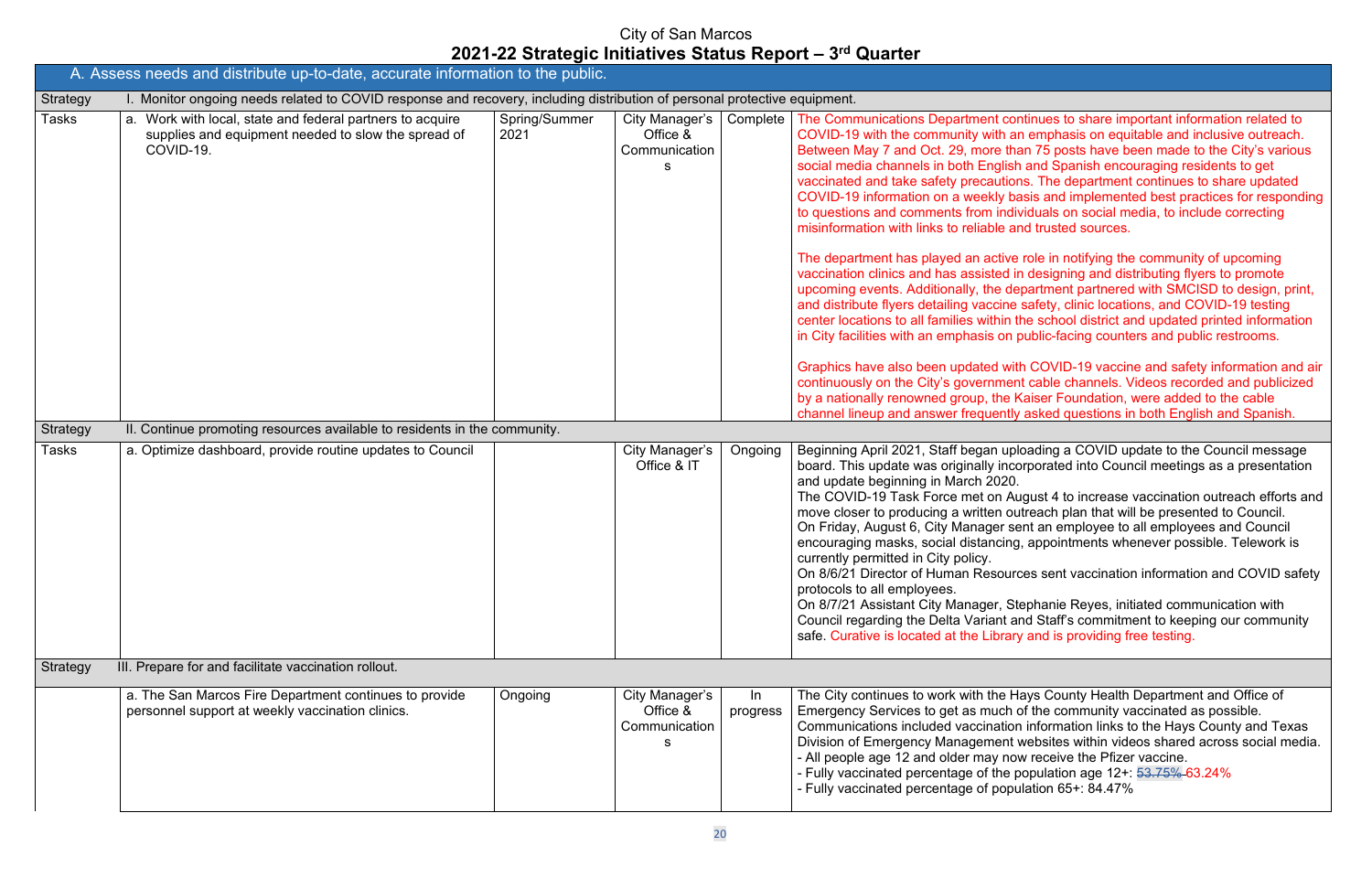eeds assessment' to determine best use of potential ere asked to submit a list of funding needs and gaps to  $be$ , and the proposed funding plan was presented to ty Council approved the list of projects and programs al 1st half of allocation received. The remainder is ane 2022 and will be allocated at that time.

boints of contact who further disseminate to community recommendations for the initial first half of federal City will work to develop a recommendation to present termine how the remaining funds to be received

ies for use of the \$2.6 million freed up in the general Funding Availability for \$640,000 in public services opened the application process. Applications were City brought forward eligible entities that applied for the propose to roll over remaining funds into the Human

In addition, the City-in the City-in the City-in-Between the initial Utility Assistance program and wed by Council upon final reading at 9/6 Council  $x$  pended. In addition  $$579K$  was used of Enterprise  $\dot{F}$ orgiveness program. This program is now complete.

as held several free public vaccination clinics since which was held at Dunbar Center in San Marcos on reasing participation in this event, our Community County prior to this event and publicized the event in ally. Fliers printed in English and Spanish were placed  $\overline{1}$ ood and  $\overline{3}$  yard signs were placed at different Additionally, the event was publicized on all of the es as usual. 182 residents received vaccinations at

el have collaborated to provide vaccines to residents at multiple evens including: Summer in the Park, The ark, Neighborhood Clinics and soon at the downtown Cortober.

Increase community community operations and response through active Groups **JONGMO. Partnering with HAYS County Emergency** these programs

|                 | B. Continue search for resources and collaboration with local partners to address community needs.           |                  |                                                      |                             |                                                                                                                                                                                                                                                                                                                                                                                                                                                                                                                                                                                                             |
|-----------------|--------------------------------------------------------------------------------------------------------------|------------------|------------------------------------------------------|-----------------------------|-------------------------------------------------------------------------------------------------------------------------------------------------------------------------------------------------------------------------------------------------------------------------------------------------------------------------------------------------------------------------------------------------------------------------------------------------------------------------------------------------------------------------------------------------------------------------------------------------------------|
| <b>Strategy</b> | I. Pursue grants and other funding opportunities.                                                            |                  |                                                      |                             |                                                                                                                                                                                                                                                                                                                                                                                                                                                                                                                                                                                                             |
| Tasks           | a. Research ARP funding and eligible programs                                                                |                  | City Manager's<br>Office                             | In.<br>progress/<br>ongoing | Staff conducted a departmental 'nee<br>funding. In May 2021, Directors were<br>be filled to the City Manager's Office<br>City Council at the end of June. City<br>at its August 3 meeting for the initial<br>expected to be received around Jun                                                                                                                                                                                                                                                                                                                                                             |
|                 | b. Route COVID-related funding opportunities to community-<br>based organizations/social service agencies.   |                  | City Manager's<br>Office                             | In<br>progress              | Funding Bulletin shared with City po<br>contacts. Departments developed re<br>funding allocated to the City. The Ci<br>to Council in Spring of 2022 to deter<br>around June 2022 will be allocated.                                                                                                                                                                                                                                                                                                                                                                                                         |
| <b>Strategy</b> | II. Determine use of potential freed up General Fund dollars.                                                |                  |                                                      |                             |                                                                                                                                                                                                                                                                                                                                                                                                                                                                                                                                                                                                             |
| Tasks           | a. Present program parameters, receive Council direction,<br>and provide programs for Council consideration. | <b>Fall 2021</b> | Finance,<br><b>CDBG</b>                              | In<br>progress              | City Council approved the categorie<br>fund on April 20, 2021. A Notice of F<br>funds was published May 9, which o<br>due June 6 for this program. The Cit<br>funding at the July 6 meeting and pr<br>Services Advisory Board process.<br>In addition, the City's Utilities depart<br>assistance with unpaid utility bills. B<br>Utility Forgiveness program (approv<br>meeting), the full \$1M has been exp<br>Fund funds to fully fund the Utility Fo                                                                                                                                                     |
| <b>Strategy</b> | III. Continue partnerships with local entities, including assistance in acquiring and maintaining grants.    |                  |                                                      |                             |                                                                                                                                                                                                                                                                                                                                                                                                                                                                                                                                                                                                             |
| Tasks           | a. Collaborate with County to continue targeting at risk and<br>underserved populations                      |                  | City Manager's<br>Office/<br>Emergency<br>Management | In.<br>progress             | Hays County Health Department has<br>the last update, the most recent of w<br>Thursday, May 13. In hopes of incre<br>Vitality team partnered with Hays Co<br>the Dunbar neighborhood specificall<br>on doors throughout the neighborho<br>locations within the neighborhood. A<br>City and County social media pages<br>this event.<br>Hays County and COSM personnel<br>non-conventional locations during m<br>Mermaid Festival, Movies in the Par<br>concert series during the month of C<br>Increase community outreach in pre<br>such as COAD, CERT and other NC<br>Management in the devlopment of the |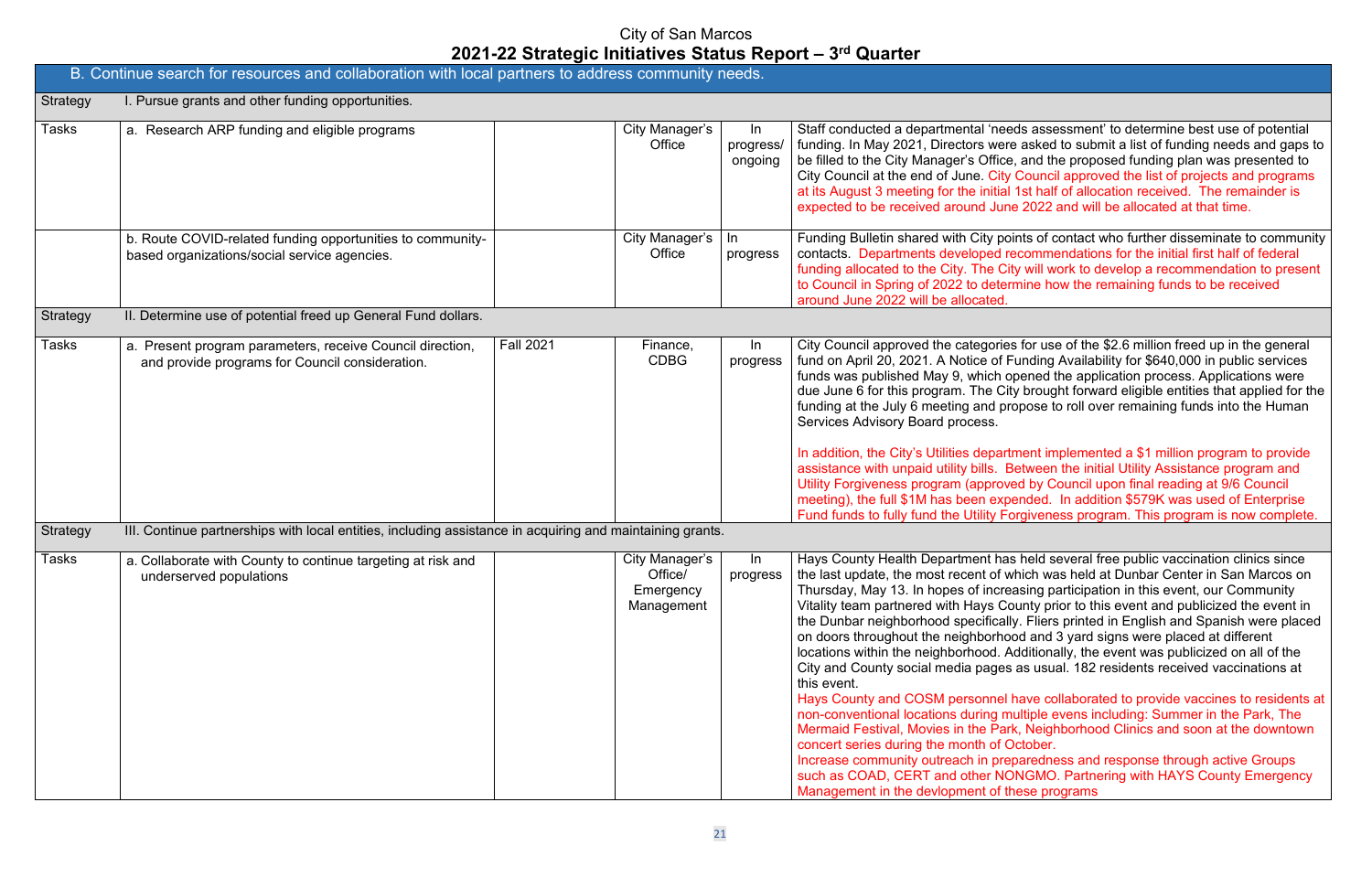mittee determined that fostering the creation of a ition would be the best model for serving people who is a standard practice among communities that are lifts people out of homelessness. The Homeless  $\epsilon$  round-up at the library, fall 2021.

alth services, plan for when evictions are permitted

eral Fund from the CRF reimbursement.

essment proposal with Texas State University. City ien, Environmental Health and Safety Manager, and fety.

I plan, review literature, identify and gain access to fy interviewees)

alyze quantitative data, gather and analyze qualitative

nplete database of providers, write report with present findings

 $\overline{\phantom{\mathcal{K}}}$ een collaborating with the Sociology and Geography sity to conduct an analysis to focus our efforts on the d housing vulnerable population in the City of San

Balance of State" Continuum of Care, which is as Network; therefore the HMIS implemented must be s Homeless Network in order to provide for reporting,

ated Entry System has a Coordinated Entry Planning ys County Local Homeless Coalition is serving as this efore, the implementation of a HMIS system would by the Local Homeless Coalition, although anyone ess can contact Texas Homeless Network to obtain up their own access point.

| <b>FY 2021 Strategic Initiatives</b>                                                                                                   | <b>Timeline/</b><br><b>Estimated</b><br><b>Completion Date</b> | <b>Budget \$ and</b><br><b>Resources</b>                    | <b>Status</b>                                                                        | <b>Update Notes</b>                                                                                                                                                                                                                                                                                                                                                                                                                                                                                                                             |
|----------------------------------------------------------------------------------------------------------------------------------------|----------------------------------------------------------------|-------------------------------------------------------------|--------------------------------------------------------------------------------------|-------------------------------------------------------------------------------------------------------------------------------------------------------------------------------------------------------------------------------------------------------------------------------------------------------------------------------------------------------------------------------------------------------------------------------------------------------------------------------------------------------------------------------------------------|
| <b>Homelessness (Area of Focus)</b>                                                                                                    |                                                                |                                                             |                                                                                      |                                                                                                                                                                                                                                                                                                                                                                                                                                                                                                                                                 |
|                                                                                                                                        |                                                                |                                                             |                                                                                      |                                                                                                                                                                                                                                                                                                                                                                                                                                                                                                                                                 |
| a. Create a Hays County Local Homeless Coalition                                                                                       |                                                                | Library,<br>Neighborhood<br>Enhancement                     | Complete                                                                             | The Council's Homelessness Commit<br><b>Hays County Local Homeless Coalitic</b><br>are homeless in San Marcos. This is<br>working to provide assistance that lifts<br>Coalition is hosting a social service ro                                                                                                                                                                                                                                                                                                                                  |
| again.                                                                                                                                 |                                                                |                                                             |                                                                                      |                                                                                                                                                                                                                                                                                                                                                                                                                                                                                                                                                 |
| a. Secure funding for a needs assessment                                                                                               | Spring 2021                                                    | <b>CMO/Finance</b>                                          | Complete                                                                             | Funding has been set aside in Genera                                                                                                                                                                                                                                                                                                                                                                                                                                                                                                            |
| b. Solicit proposal for needs assessment                                                                                               | <b>July 2021</b>                                               | CMO/<br>Neighborhood<br>Enhancement                         | Complete                                                                             | The City is working on a needs asses<br>project managers are Shanna O'Brier<br>Chase Stapp, Director of Public Safet                                                                                                                                                                                                                                                                                                                                                                                                                            |
| c. Conduct needs assessment                                                                                                            | $July -$<br>February<br>2022                                   | PADS/<br>Neighborhood<br>Enhancement                        | $\ln$<br><b>Progress</b>                                                             | a. July - August 2021 (Design and p<br>quantitative data sources, identify<br>b. September - October 2021 (Analy<br>data)<br>c. November - January 2022 (Comp<br>findings and recommendations, pr                                                                                                                                                                                                                                                                                                                                               |
| d. Present needs assessment to City Council                                                                                            | February 2022                                                  |                                                             |                                                                                      |                                                                                                                                                                                                                                                                                                                                                                                                                                                                                                                                                 |
|                                                                                                                                        |                                                                |                                                             |                                                                                      |                                                                                                                                                                                                                                                                                                                                                                                                                                                                                                                                                 |
| a. Determine coordination and distribution of Homeless<br>Management Information System (HMIS) licenses to<br>community organizations. |                                                                | Planning and<br>Development,<br>Neighborhood<br>Enhancement | $\ln$<br>progress                                                                    | Neighborhood Enhancement has bee<br>departments at Texas State Universit<br>specific needs of the unhoused and h<br>Marcos.<br>San Marcos is a part of the "Texas Ba<br>administered by the Texas Homeless<br>the same as the one used by Texas I<br>which can affect funding applications.<br>Each region that sets up a Coordinate<br>Entity, and for San Marcos, the Hays<br>entity in an informal capacity. Therefo<br>most appropriately be coordinated by<br>who serves people who are homeless<br>the specifics of the system and set up |
|                                                                                                                                        |                                                                |                                                             | I. Investigate model that works best for San Marcos and identify community partners. | II. Comprehensive needs assessment is needed - should analyze need for a larger shelter facility, transitional housing, continuum of care, mental healt<br>III. Work on how we gather information/implement a Homeless Management Information System (HMIS)                                                                                                                                                                                                                                                                                     |